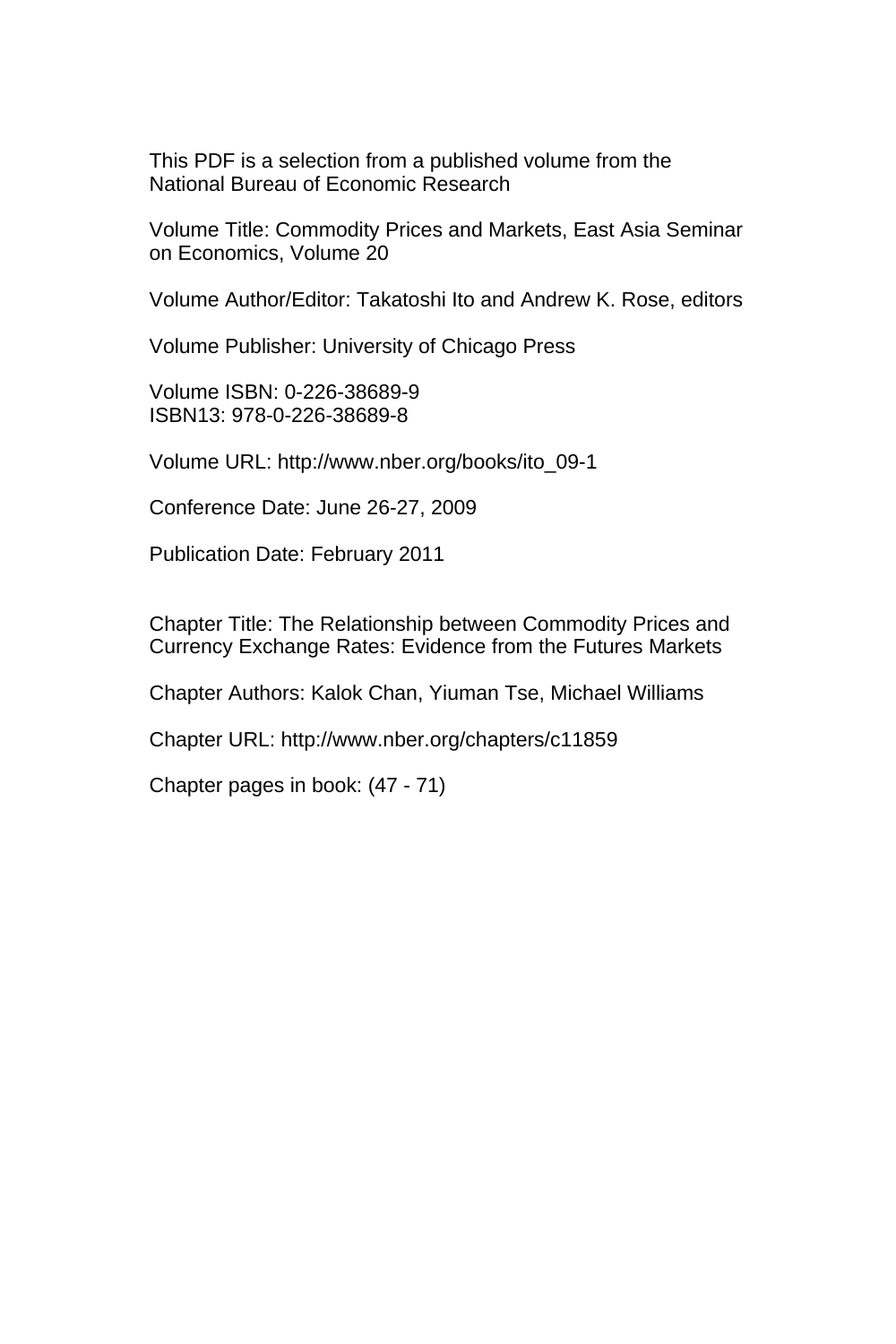# **The Relationship between Commodity Prices and Currency Exchange Rates** Evidence from the Futures Markets

Kalok Chan, Yiuman Tse, and Michael Williams

#### **2.1 Introduction**

We examine relationships among currency and commodity futures markets based on four commodity-exporting countries' currency futures returns and a range of index- based commodity futures returns. These four commodity linked currencies are the Australian dollar, Canadian dollar, New Zealand dollar, and South African rand. We find that commodity/currency relationships exist contemporaneously, but fail to exhibit Granger- causality in either direction. We attribute our results to the informational efficiency of futures markets. That is, information is incorporated into the commodity and currency futures prices rapidly and simultaneously on a daily basis.

There are a few studies on the relationship between currency and commodity prices. A recent study by Chen, Rogoff, and Rossi (2008) using quarterly data finds that currency exchange rates of commodity-exporting countries have strong forecasting ability for the spot prices of the commodities they export. The authors argue that the currency market is price efficient and can incorporate useful information about future commodity price movements. In contrast, the commodities spot market is far less developed than

Kalok Chan is the Synergis- Geoffrey Yeh Professor of Finance and Director of the Centre for Fund Management at the Hong Kong University of Science and Technology, Hong Kong, China. Yiuman Tse is professor of Finance at the University of Texas at San Antonio and a U.S. Global Investors, Inc., research fellow. Michael Williams is a doctoral student at the University of Texas at San Antonio.

We appreciate the comments of Taka Ito, Tokuo Iwaisako, Andy Rose, Doo Yong Yang, and the participants of the 2009 NBER- EASE Conference in Hong Kong. Tse acknowledges the financial support from a summer research grant of U.S. Global Investors, Inc., and the College of Business at the University of Texas at San Antonio.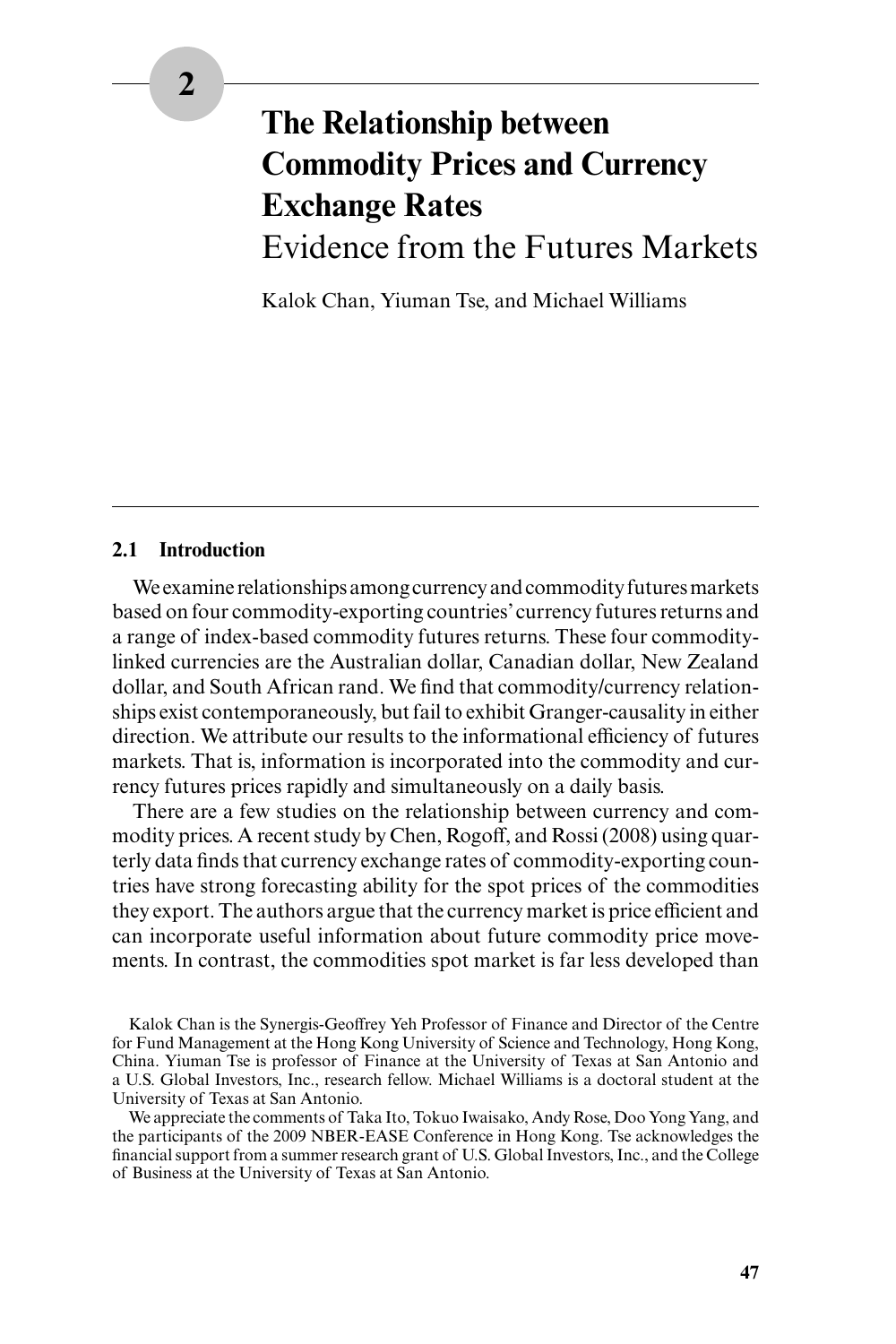the exchange rate market. Therefore, exchange rates contain forward- looking information beyond what is already reflected in commodity prices.

However, Chen, Rogoff, and Rossi (2008) use commodity prices from either the spot market or the forward market, both of which are less price efficient than the currency spot market. As a result, their evidence cannot be interpreted as absolute superior information processing ability in the currency exchange market over the commodity market. In this chapter, we extend Chen and colleagues by employing futures market data. Relative to the commodity spot market, the futures market offers more convenient, lower cost trading due to its high liquidity, transparent pricing system, high leverage, and allowance of short positions. We, therefore, expect a higher level of informational efficiency for the futures market.

Another advantage of studying the futures market is that we can use higher- frequency data. Most previous literature examines commodity/currency relationships using lower- frequency data (e.g., Chen, Rogoff, and Rossi [2008] use quarterly data). This allows the previous literature to examine commodity/currency relationships based on business transactions. Using daily data allows us to examine the fast dynamics between commodity prices and currency rates in terms of the information transmission brought about by informed and speculative transactions.

Literature studying commodity/currency relationships began with the Meese- Rogoff Exchange Rate Puzzle, which states that fundamentals based currency forecasting models cannot outperform random walk benchmarks (Meese and Rogoff 1983). The puzzle thus suggests that no economic fundamental- to- exchange rate relationship exists. An extensive literature following Meese and Rogoff, however, finds contradictions to the Exchange Rate Puzzle (e.g., MacDonald and Taylor 1994; Chinn and Meese 1995; MacDonald and Marsh 1997; Mark and Sul 2001; Groen 2005; and others).

Previous studies often cite three explanations for fundamentals-tocurrency relationships in general, and commodity- to- currency relationships in particular. The sticky price model states that commodity price increases lead to inflationary pressures on a commodity-exporting country's real wages, nontraded goods prices, and exchange rate. However, wages and nontraded goods prices are upwards sticky, leading only commodity price increases to impact the country's exchange rate. The efficient relative price between traded and nontraded goods is then restored by the currency appreciation.

The portfolio balance model states that a commodity-exporting country's exchange rate is heavily dependent on foreign- determined asset supply and demand fluctuations. Thus, commodity price increases lead to a balance of payments surplus and an increase in foreign holdings of the country's currency. Both of these factors, in turn, lead to an increase in the relative demand for the country's currency, leading to positive currency returns (see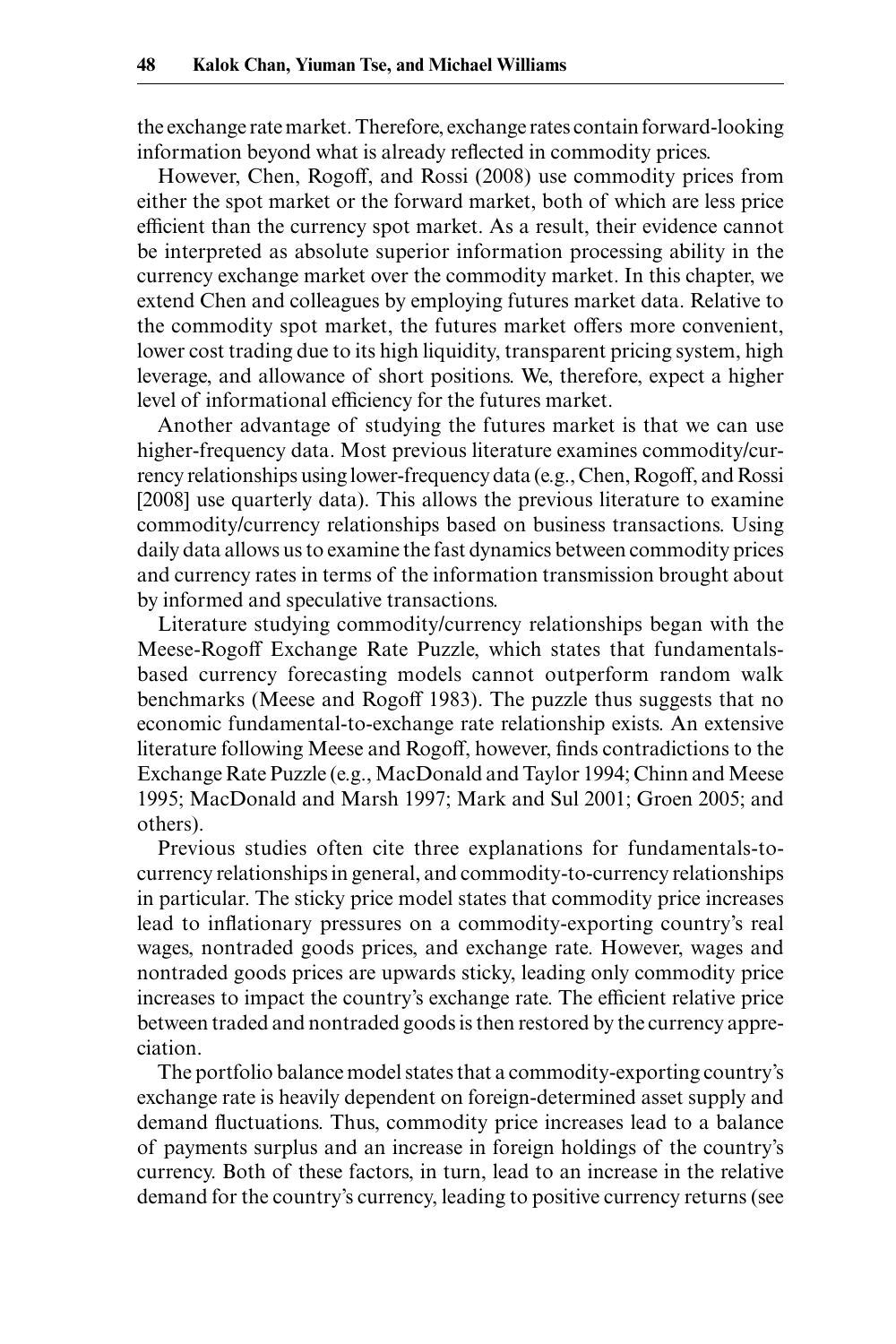Chen and Rogoff [2003]; Chen [2004]; and Chen, Rogoff, and Rossi [2008] for further detailed discussions).

The third explanation for commodity-to-currency relationships states that commodity price changes proxy exogenous shocks in a commodity exporting country's terms-of-trade (Cashin, Cespedes, and Sahay 2003; Chen and Rogoff 2003). Terms-of-trade shocks then lead to a shift in the relative demand for an exporter's currency, which, in turn, leads to changes in that exporter's exchange rate (Chen 2004; Chen, Rogoff, and Rossi 2008).

Currency- to- commodity relationships are explained by changes in macroeconomic expectations embedded within currency prices being incorporated into commodity price changes (Mark 1995; Sephton 1992; Gardeazabal, Regulez, and Vasquez 1997; Engel and West 2005; Klaassen 2005). This is made possible given that exchange rates are forward-looking while commodity prices are based on short- term supply and demand imbalances (Chen, Rogoff, and Rossi 2008). Under this framework, economic expectations embedded within currency prices contain information regarding a commodity exporter's capacity to meet supply expectations. Thus, expectations regarding future commodity conditions can lead to hedging or hoarding behavior, which, in turn, leads to commodity price changes.

Each of the previous models assumes that economic agents adjust their commodity (or currency) holdings based on business activities (i.e., hedging). Additionally, economic agents are capable of capturing incoming commodity/currency information, accurately interpreting that information in light of their business-specific conditions, and then acting according to their needs. While these assumptions likely hold over longer periods of time, it is questionable whether they hold for frequencies as low as one day.

Our study examines short- horizon commodity/currency relationships using two types of restriction- based causality tests as well as a rolling, out of-sample forecasting methodology. We find no evidence of cross-asset causality or predictive ability in either direction. These results suggest that commodity returns information is rapidly incorporated into currency returns (and vice versa) on a daily level. In light of previous literature, our results also suggest that economic expectations embedded in currency returns are rapidly incorporated into a country's terms-of-trade, which are embedded in commodity returns (and vice versa).

We suggest that daily commodity/currency relationships within futures markets are facilitated by relatively informed speculators and these markets' ability to rapidly incorporate information shocks into prices. As a result, commodity/currency lead-lag relationships are not found over daily horizons given that asymmetric information profits have already been captured by informed speculators.

Many studies provide evidence that the previous explanation is aided by futures markets having an important role in the price discovery process. Specifically, futures prices represent unbiased estimates of future spot prices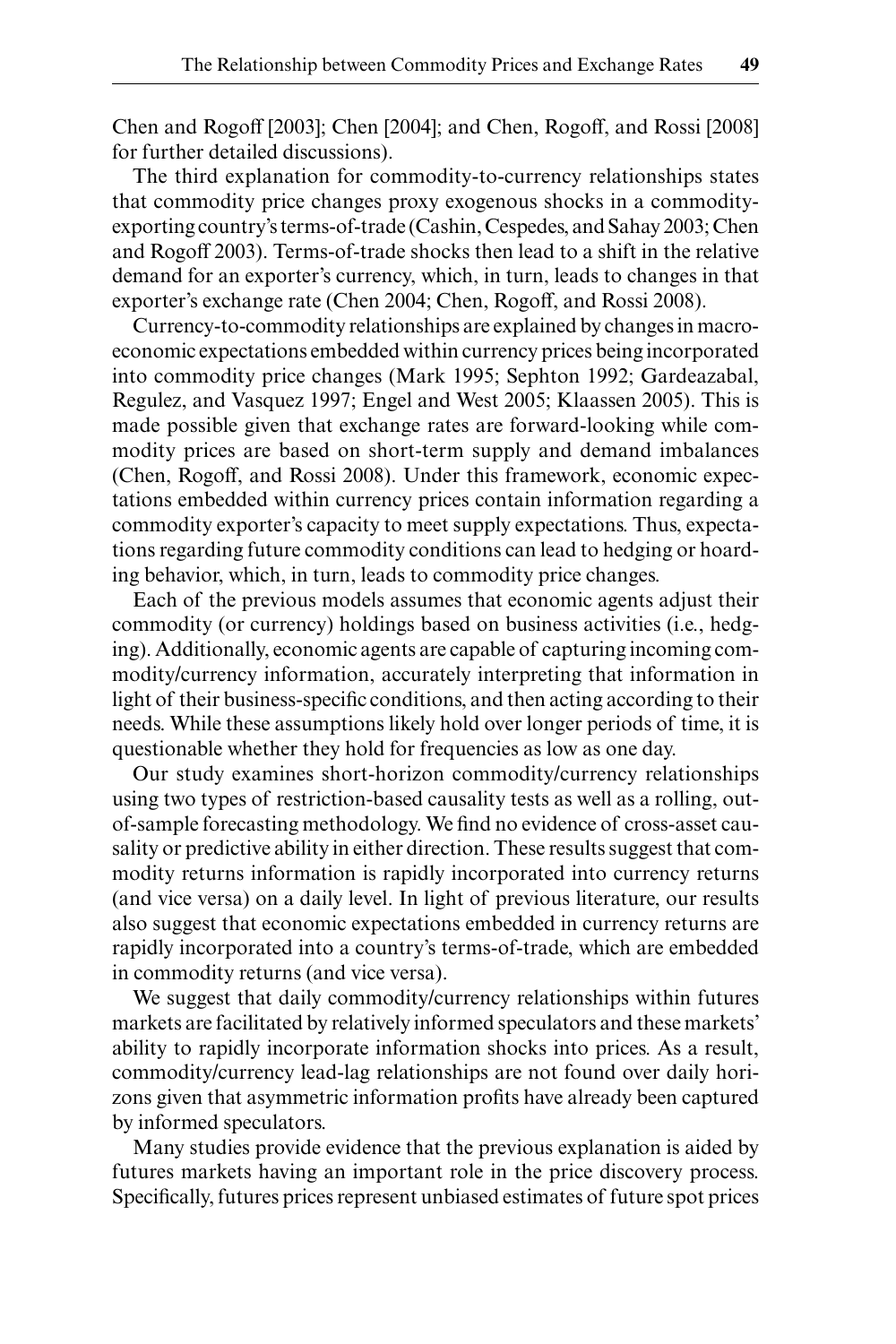when markets are efficient. While we do not suggest that markets are perfectly efficient, we do recognize that futures markets provide a large proportion of forward- looking price discovery. As such, market participants look to futures prices for information regarding future spot prices. Note that our analysis is not predicated on futures prices being unbiased estimates of future spot prices. Rather, our analysis is based on a much less restrictive assumption that futures markets provide forward- looking price discovery for spot markets.

Chan (1992) and many others show that futures lead stock index movements. In commodity futures markets, Schwarz and Szakmary (1994) report that futures prices lead spot prices in petroleum markets such as crude oil, heating oil, and unleaded gasoline. Bessler and Covey (1991) find that cattle futures prices provide more price discovery than cattle cash prices. Thus, futures markets provide higher levels of price discovery than spot markets.

Futures markets offer individual and institutional investors the opportunity to trade (for hedging and speculation) in assets that they may not easily access in commodity spot and forward markets. Investors can also readily trade simultaneously in the commodity and currency futures markets on a real time basis. Accordingly, commodities and currencies are more closely linked and more responsive to one another in the futures market than in the spot market.

We continue in section 2.2 with a description of the study's data set and empirical methodology. Section 2.3 reports the study's results while section 2.4 summarizes the study's findings and provides concluding remarks.

#### **2.2 Data and Methodology**

We collect daily commodity and currency futures data from Commodity Systems Inc.'s (CSI) database spanning a maximum range from July 28, 1992 to January 28, 2009. We use the active nearby futures contracts where prices are denominated in U.S. dollars. A separate analysis is performed on data denominated in euros. Our results remain qualitatively unchanged, indicating that dollar denomination and dollar effects do not impact our study's results. We avoid using forward contracts because commodity forward contracts are notoriously illiquid. Prior research has reported that currency and commodity futures contracts traded on the Chicago Mercantile Exchange (CME) are liquid and efficient. Moreover, we do not face nonsynchronous trading problems in our analysis given that all CME futures contracts used in this study trade within one hour of each other.

We calculate returns throughout our analysis using the difference in log prices for both commodities and currencies. Given that our data originate from the futures markets, these returns actually represent the excess returns made possible by securing a futures position. Futures contracts do not gen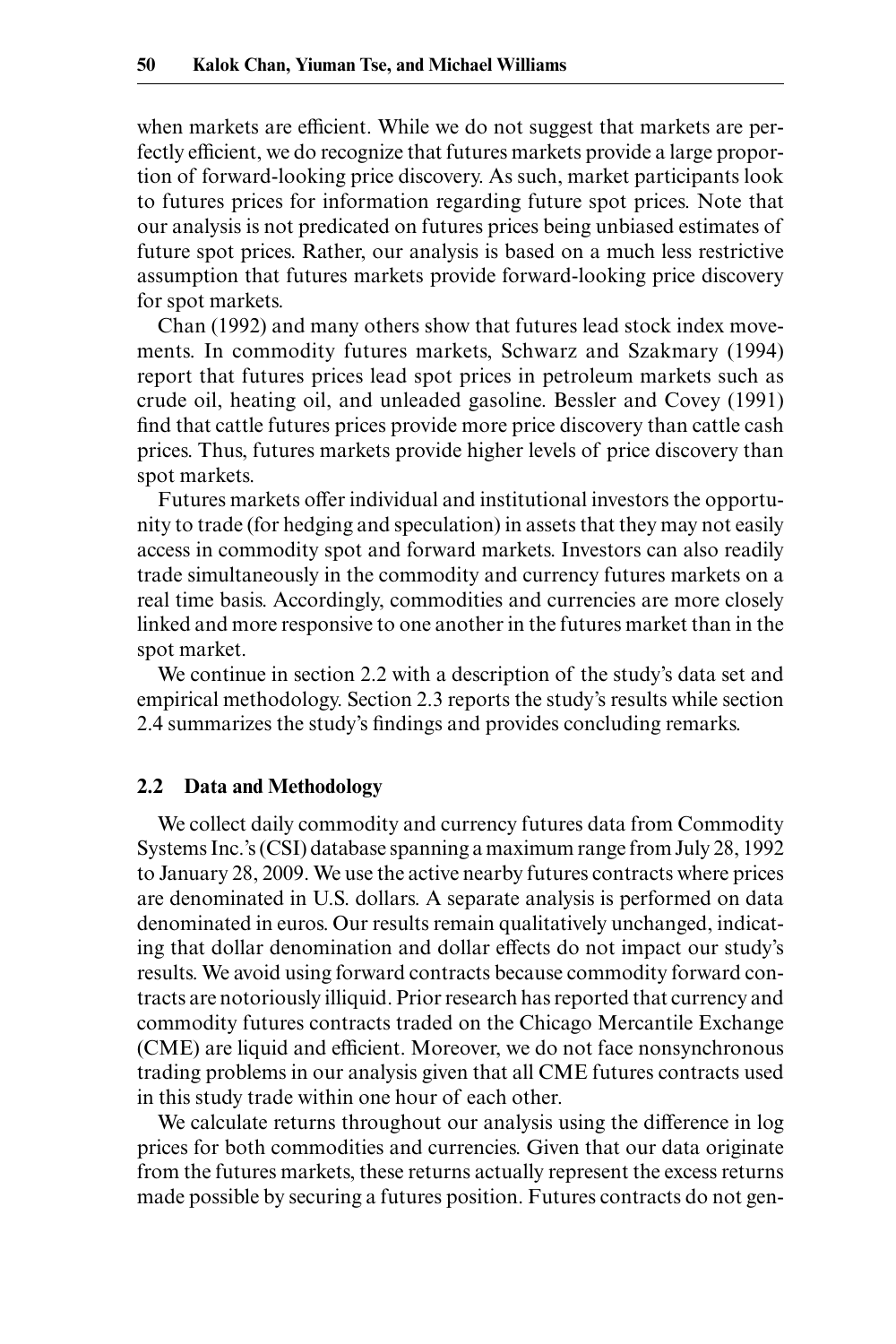erally necessitate an initial monetary outlay in order to secure a position (beyond, of course, exchange-specific margin requirements). As such, any gains or losses incurred by a trader are free and clear of additional transactions costs associated with funding requirements and opportunity loss. Any individual or index return mentioned throughout the chapter should be considered as an excess return.

Note that multiple contracts may trade simultaneously in futures markets depending on contract maturity. To determine a contract's price, we select the price of the most active nearby contract before that contract's last trading day. This is done in a "rolling" fashion throughout each contract's data span. We calculate returns for each contract prior to rolling over to the next contract. See, for example, Bessembinder and Chan (1992) and Tse and Booth (1996).

Most previous studies examine commodity/currency relationships using lower- frequency data. Using lower- frequency data allows the previous literature to examine these relationships in the context of business transactions. We use daily data to capture fast dynamics occurring within the futures markets and to focus on the impact of informed and other speculative activity on commodity/currency relationships.

We employ two broad commodity index futures, the S&P GSCI (formerly Goldman Sachs Commodity Index) and the Reuters/Jefferies Commodity Research Bureau (CRB) commodity indices that began trading on July 28, 1992 and March 6, 1996, respectively. While the GSCI contract is more popular than the CRB contract, we include both due to differing index coverage. Among the currency futures, the Japanese yen is the most active contract, followed by the Canadian dollar, Australian dollar, New Zealand dollar, and South African rand.

Investors may not have easy access to many commodity spot markets and, as discussed in Chen, Rogoff, and Rossi (2008), many commodities lack liquid forward markets. However, most of the commodity and currency futures contracts used in this study are actively traded by individual and institutional investors. Thus, our study avoids infrequent trading and liquidity biases that may exist in forward and spot commodity markets.

Rosenberg and Traub (2008) and many others point out that futures markets' wide range of participants (from hedge funds to corporate hedgers and retail traders), centralized location, anonymous trading, and highly transparent trading systems suggest that futures prices can aggregate rich sources of private information. As a result, price discovery is much faster in futures markets. More importantly, daily futures settlement prices are readily available from various futures exchanges and news media. Daily settlement prices are determined by the futures exchange near the close of trading in order to calculate daily profits and losses on investors' positions. These profits and losses are both realized (resulting from actual purchases and sales) and unrealized (resulting from daily marking-to-market revaluations).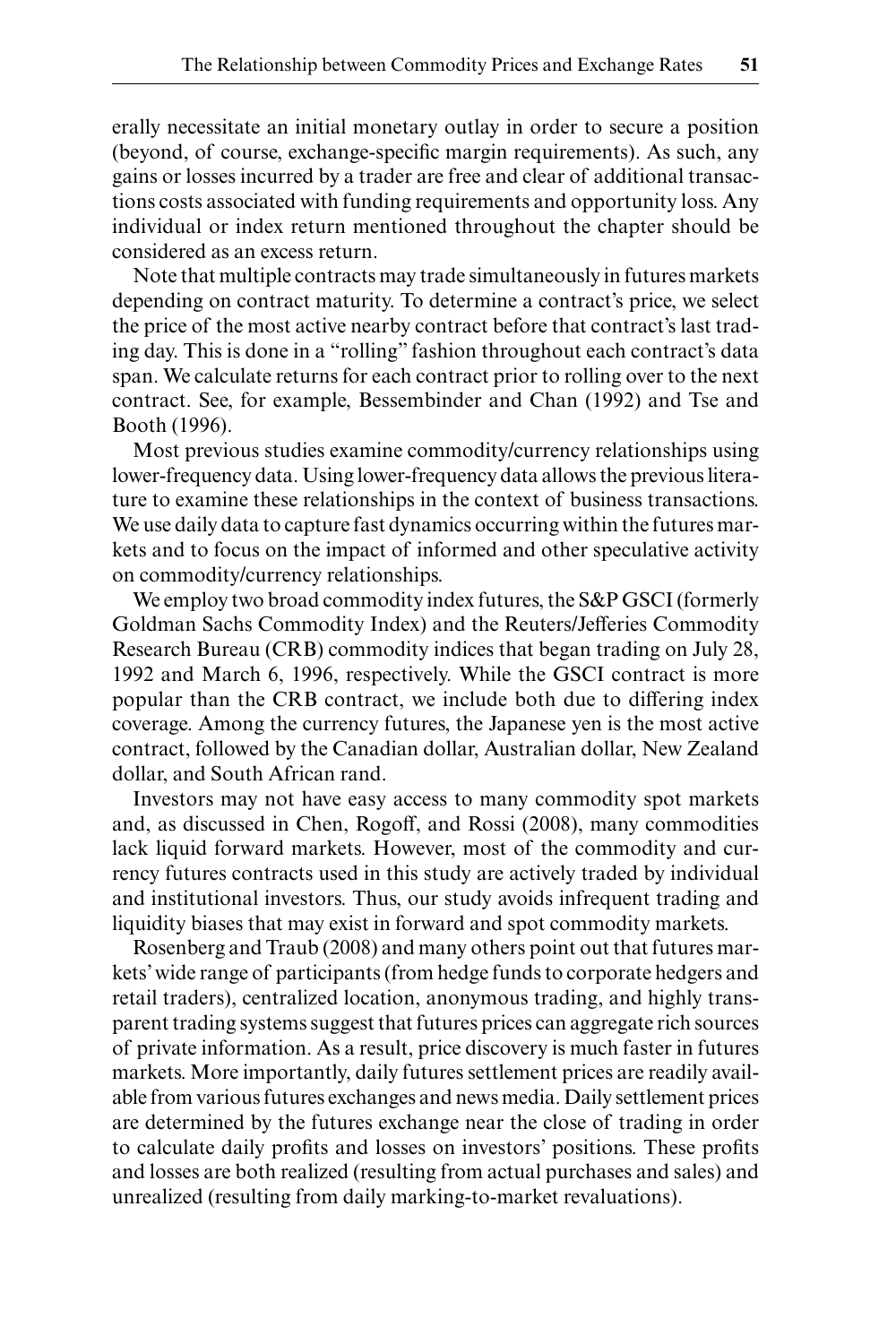| Table 2.1                  | Sample beginning dates |           |           |           |           |  |  |
|----------------------------|------------------------|-----------|-----------|-----------|-----------|--|--|
|                            | AD                     | CD        | <b>RA</b> | NZ.       | JY.       |  |  |
| S&P GSCI Commodity Index   | 7/29/1992              | 7/29/1992 | 5/08/1997 | 5/08/1997 | 7/29/1992 |  |  |
| <b>CRB Commodity Index</b> | 3/07/1996              | 3/07/1996 | 5/08/1997 | 5/08/1997 | 3/07/1996 |  |  |
| Country specific indices   | 7/29/1992              | 7/29/1992 | 5/08/1997 | 5/08/1997 |           |  |  |

*Notes:* The table reports the beginning dates for each currency/commodity pair. Abbreviations AD, CD, NZ, RA, and JY refer to the Australian dollar, Canadian dollar, New Zealand dollar, South African rand, and Japanese yen, respectively.

All but three futures contracts are traded on the CME Group (Chicago Mercantile Exchange/Chicago Board of Trade/New York Mercantile Exchange Company) based in the United States. The CRB commodity index futures are traded on ICE Futures U.S. (formerly named the New York Board of Trade). Using data predominantly from one exchange has the benefit of avoiding different trading platform and exchange bias.

Lead and zinc futures used to construct country-specific commodity return indices are traded on the London Metals Exchange (LME). We include the two non-U.S. traded commodity futures into these indices given that each contribute a small percentage to the indices' composition. For robustness purposes, we test our results after omitting lead and zinc futures. We find that our results (available on request) are virtually the same, indicating that our results are not affected by multiple exchange bias.

As previously discussed, unlike other studies that employ data of lower frequencies, we use daily data as in Sephton (1992) to account for commodity/currency relationships being sensitive to time aggregation (Klaassen 2005). As shown in table 2.1, there is a variation of the data period for different commodity/currency combinations due to data reporting limitations. In addition to the full sample, we also base our analyses on two subsamples. The first subsample ranges from July 28, 1992 to June 29, 2007, and represents the prefinancial crisis period. The second subsample ranges from July 1, 2007 to January 28, 2009, which covers conditions during the financial crisis. We find that the two subsamples' results are qualitatively similar to the full sample results (see appendix table 2A.1). Examining the subsamples relative to the full sample ensures that our results are not biased by the recent financial crisis that began with the Bear Stearns hedge fund collapse in July 2007.

Australian, Canadian, New Zealand, and South African currencies are often referred to as "commodity currencies," reflecting that the underlying countries are large commodity exporters. According to the World Bank's World Development Indicators database in 2007, commodities contributed a 68 percent share of Australia's total exports, 43 percent for Canada, 71 percent for New Zealand, and 49 percent for South Africa. Raw commodities comprise a significant percentage of these countries' exports such that an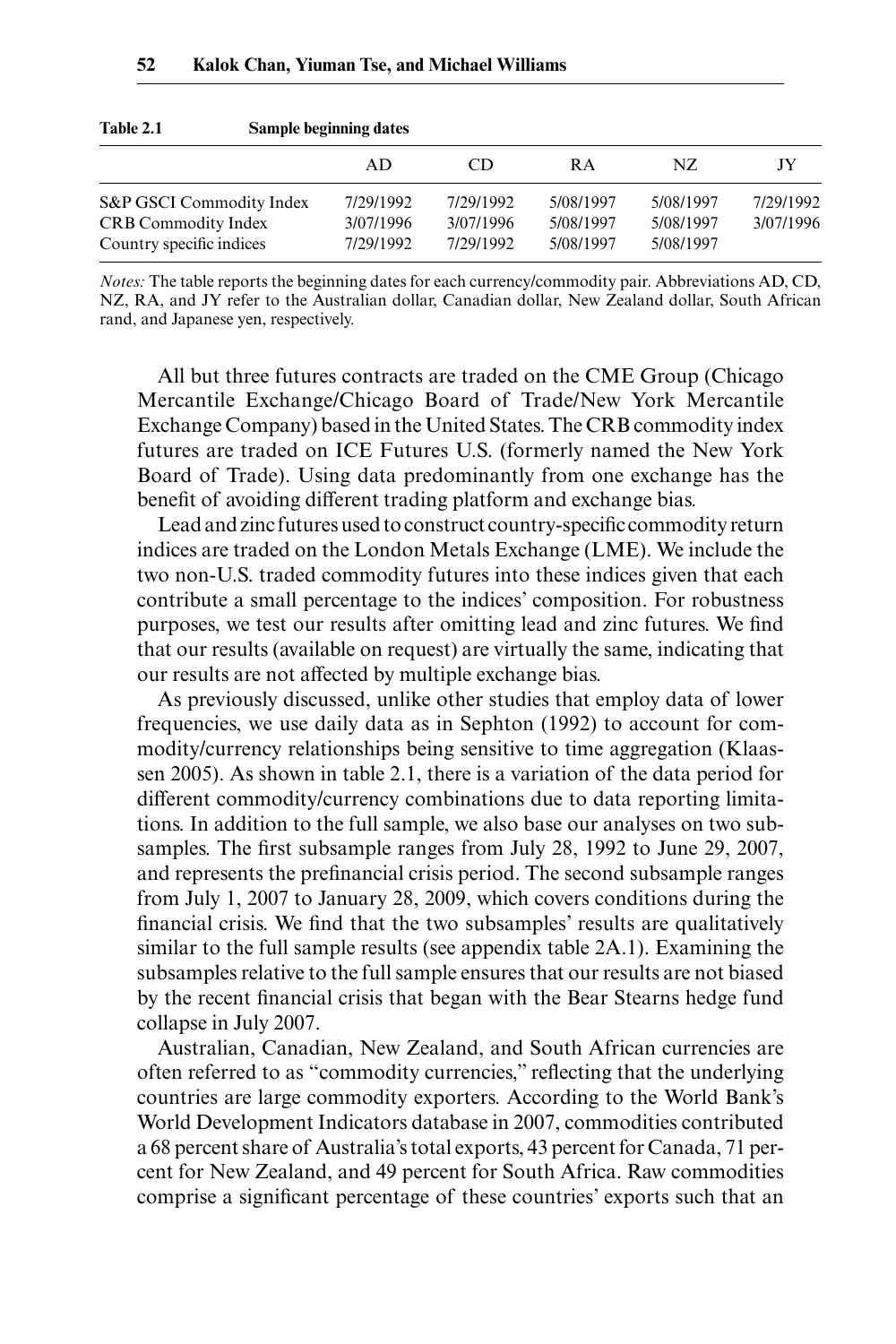increase in commodity prices may directly increase their currency prices. It is worth noting that these countries are still price takers in world markets for most of their commodity exports (Chen and Rogoff 2003).

Given their strong dependence on commodity exports and data availability, we include the aforementioned countries in our analysis. Note that we do not include Chile in our analysis as in Chen, Rogoff, and Rossi (2008), even though Chile is a raw commodity exporter. We omit Chile from the analysis given that peso futures are not available on the CME, and that including non- CME peso futures could introduce exchange bias into the results.

Both the S&P GSCI and Reuters/Jefferies CRB commodity index futures track various commodity sectors including energy, agricultural, livestock, precious metal, and industrial metal products. The GSCI is relatively concentrated in energy commodity futures (approximately 68 percent in May 2009), whereas the CRB is more commodity diverse (39 percent invested in energy futures). Consistent results between the two indices indicate that our results are not sensitive to index basket diversity or focus.

In addition to the two broad commodity indices, we construct daily "country commodity" return indices that proxy changes in a commodity-exporting country's terms-of-trade (Cashin, Cespedes, and Sahay 2003; Chen and Rogoff 2003; Chen 2004). This process begins by identifying commodity series from the CSI database whose export shares are known (IMF Global Financial Database from appendix 1, table-A1 of Chen, Rogoff, and Rossi [2008]). From there, country-specific returns are calculated as the export share- weighted average of individual commodity returns.

In some cases, early sample data are not fully available for a given country returns index. We use export share reweighting in these cases to compensate for the missing series and to prevent return attenuation. Using the postweights found in table 2.2, the country commodity futures return series for country *i* at time *t* consisting of *j* commodities during unavailable data dates is calculated as follows:

Country Commodity Return<sub>it</sub>

y Return<sub>ii</sub>  
= 
$$
\sum_j
$$
 Individual Commonity Return<sub>ji</sub><sup>\*</sup>  $\left( \frac{w_{ij}}{\sum_j w_{ij}} \right)$ 

 $\frac{1}{\sqrt{2}}$ 

where the commodity-specific weights  $(w_{ij})$  are reweighted according to data availability.

It is important to note that several futures contracts do not have long data histories. In particular, coal contracts are important components in the Australian and South African country indices, but whose futures data are unavailable until July 12, 2001. Thus, these country indices can only replicate 46.3 percent and 78.0 percent of the true Australian and South African indices, respectively. Moreover, aluminum futures contracts are important components in both the Australian and Canadian indices, yet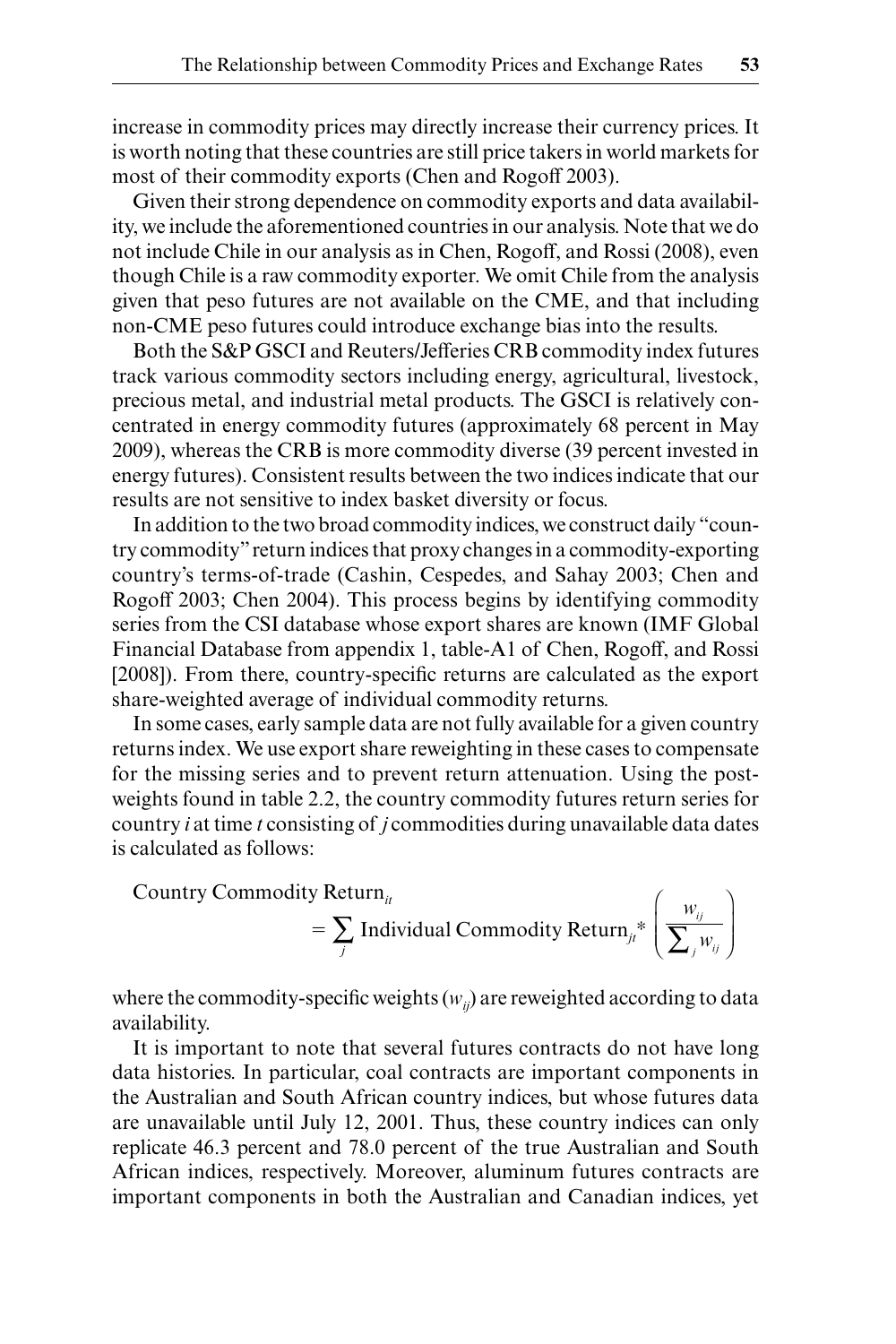| Table 2.2 | <b>Export shares</b> |      |      |  |  |  |
|-----------|----------------------|------|------|--|--|--|
|           | Australia            | Pre  | Post |  |  |  |
|           | Coal                 | 24.4 | 34.5 |  |  |  |
|           | Gold                 | 9.4  | 13.3 |  |  |  |
|           | Wheat                | 8.3  | 11.7 |  |  |  |
|           | Aluminum             | 8.1  | 11.5 |  |  |  |
|           | Beef                 | 7.9  | 11.2 |  |  |  |
|           | Natural Gas          | 4.8  | 6.8  |  |  |  |
|           | Cotton               | 2.8  | 4.0  |  |  |  |
|           | Copper               | 2.8  | 4.0  |  |  |  |
|           | Zinc                 | 1.5  | 2.1  |  |  |  |
|           | Lead                 | 0.7  | 1.0  |  |  |  |
|           | Total                | 70.7 |      |  |  |  |
|           | New Zealand          | Pre  | Post |  |  |  |
|           | Beef                 | 9.4  | 36.4 |  |  |  |
|           | Aluminum             | 8.3  | 32.2 |  |  |  |
|           | Lumber               | 8.1  | 31.4 |  |  |  |
|           | Total                | 25.8 |      |  |  |  |
|           | Canada               | Pre  | Post |  |  |  |
|           | Crude Oil            | 21.4 | 29.4 |  |  |  |
|           | Lumber               | 13.6 | 18.7 |  |  |  |
|           | Natural Gas          | 10.7 | 14.7 |  |  |  |
|           | Beef                 | 7.8  | 10.7 |  |  |  |
|           | Aluminum             | 5.0  | 6.9  |  |  |  |
|           | Wheat                | 3.4  | 4.7  |  |  |  |
|           | Gold                 | 2.3  | 3.2  |  |  |  |
|           | Zinc                 | 2.3  | 3.2  |  |  |  |
|           | Copper               | 2.0  | 2.7  |  |  |  |
|           | Coal                 | 1.8  | 2.5  |  |  |  |
|           | Hogs                 | 1.8  | 2.5  |  |  |  |
|           | Corn                 | 0.5  | 0.7  |  |  |  |
|           | Silver               | 0.3  | 0.4  |  |  |  |
|           | Total                | 72.9 |      |  |  |  |
|           | South Africa         | Pre  | Post |  |  |  |
|           | Gold                 | 48.0 | 48.0 |  |  |  |
|           | Platinum             | 30.0 | 30.0 |  |  |  |
|           | Coal                 | 22.0 | 22.0 |  |  |  |
|           | Total                | 100  |      |  |  |  |

*Notes:* The table reports pre- and post- weighting export shares for four commodity exporting countries. The pre- weighting column refers to International Monetary Fund (IMF) export shares reported in Chen, Rogoff, and Rossi (2008). The post weighting column refers to IMF export shares that are reweighted based on data availability in the CSI data set. Note that the CSI data set does not include a futures contract on beef. As such, beef returns are proxied by an average of live cattle and feeder cattle returns.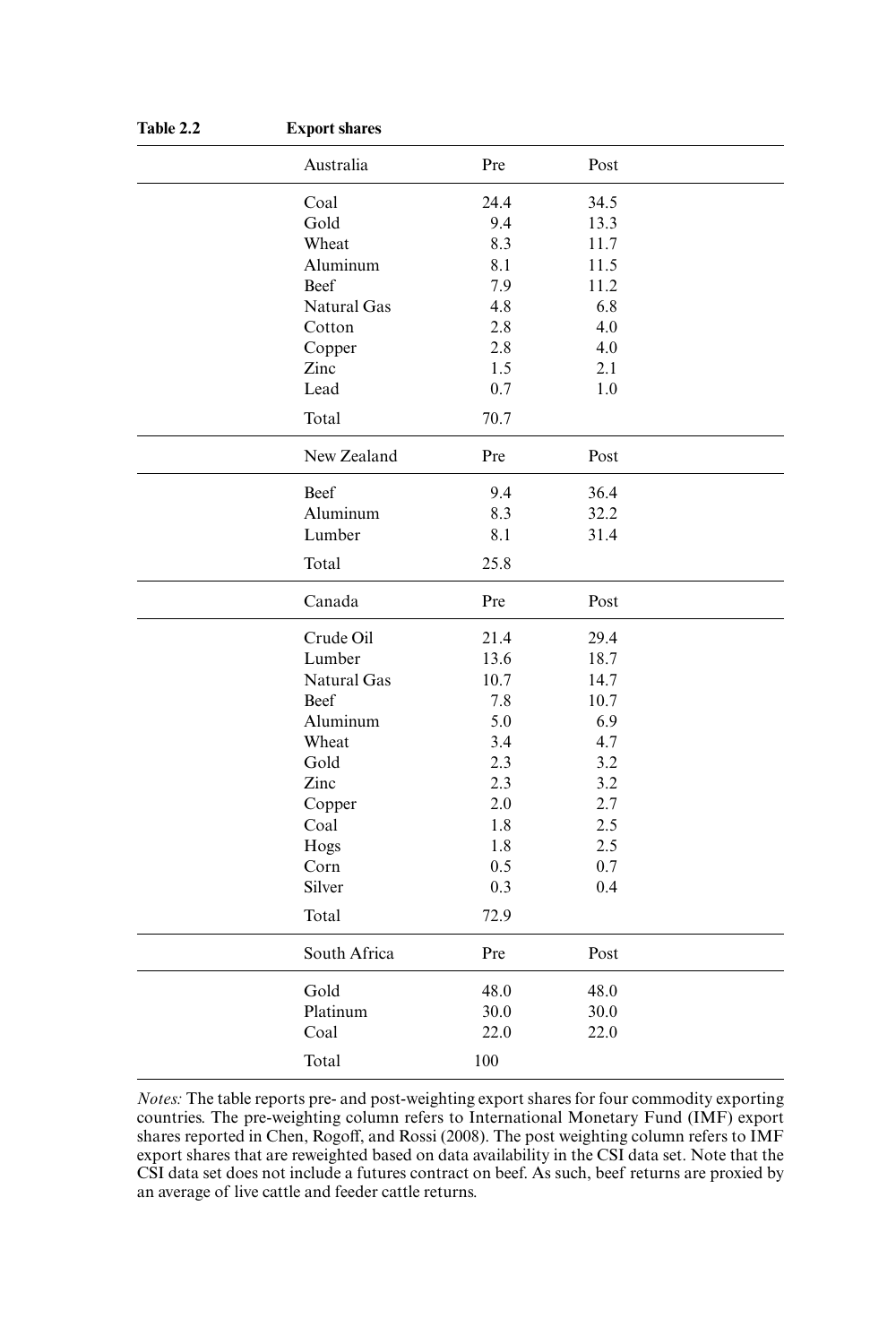only begin to have consistent data coverage on May 14, 1999. Therefore, our country commodity indices may underrepresent the true indices under full information.

All commodity futures contracts in table 2.2 have consistent trade data after July 12, 2001 for the Australian, Canadian, and South African commodity return indices and after May 14, 1999 for the New Zealand commodity returns index. After these corresponding trading dates, country commodity indices contain an average 70.7 percent, 72.9 percent, and 100 per cent of the available commodities for Australia, Canada, and South Africa, respectively. For robustness purposes, we conduct our analyses on a data set that begins on July 29, 1992, as well as a second data set that begins on July 12, 2001 for the Australian, Canadian, and South African return indices, and May 14, 1999 for the New Zealand returns index. We find that the results (i.e., no significant causality and forecasting improvement in all countries) are similar across samples. We summarize these results in appendix tables 2A.2 and 2A.3.

Due to data availability, the New Zealand commodity returns index comprises only 25.8 percent of New Zealand commodity exports. While some New Zealand futures data are available from the Australian Securities Exchange, the twelve-hour lag between U.S. and Australian futures trading may introduce nonsynchronous trading problems. These omitted futures comprise a large percentage of New Zealand's total exports, implying that nonsynchronous bias could be large if these components are included. As such, we trade off likely exchange bias in favor of possible index construction bias.

Unlike previous literature, we use currency futures data to mitigate the impacts of overnight currency transaction interest payments. Specifically, spot rate changes are only one component of currency trading profit. Interest earned (paid) on long (short) currency transactions must be included to accurately estimate profits in currency spot markets. Levich and Thomas (1993), Kho (1996), and many others use currency futures to eliminate the need for overnight interest rate accounting.

Pukthuanthong-Le, Levich, and Thomas (2007) point out the computational advantages of using futures over spot data in forecasting currency returns. Specifically, price trends and returns can be measured simply by the log difference of futures prices given that futures prices reflect contemporaneous interest differentials between a foreign currency and the U.S. dollar. Thus, using futures data allows us to conveniently measure currency returns.

We use two separate analyses to assess causality between commodity and currency returns, which is equivalent to testing semistrong form (cross- asset) efficiency for a given futures contract. The first analysis uses coefficient restriction tests on the following two models to examine currency-to-commodity and commodity-to-currency causal relationships, respectively: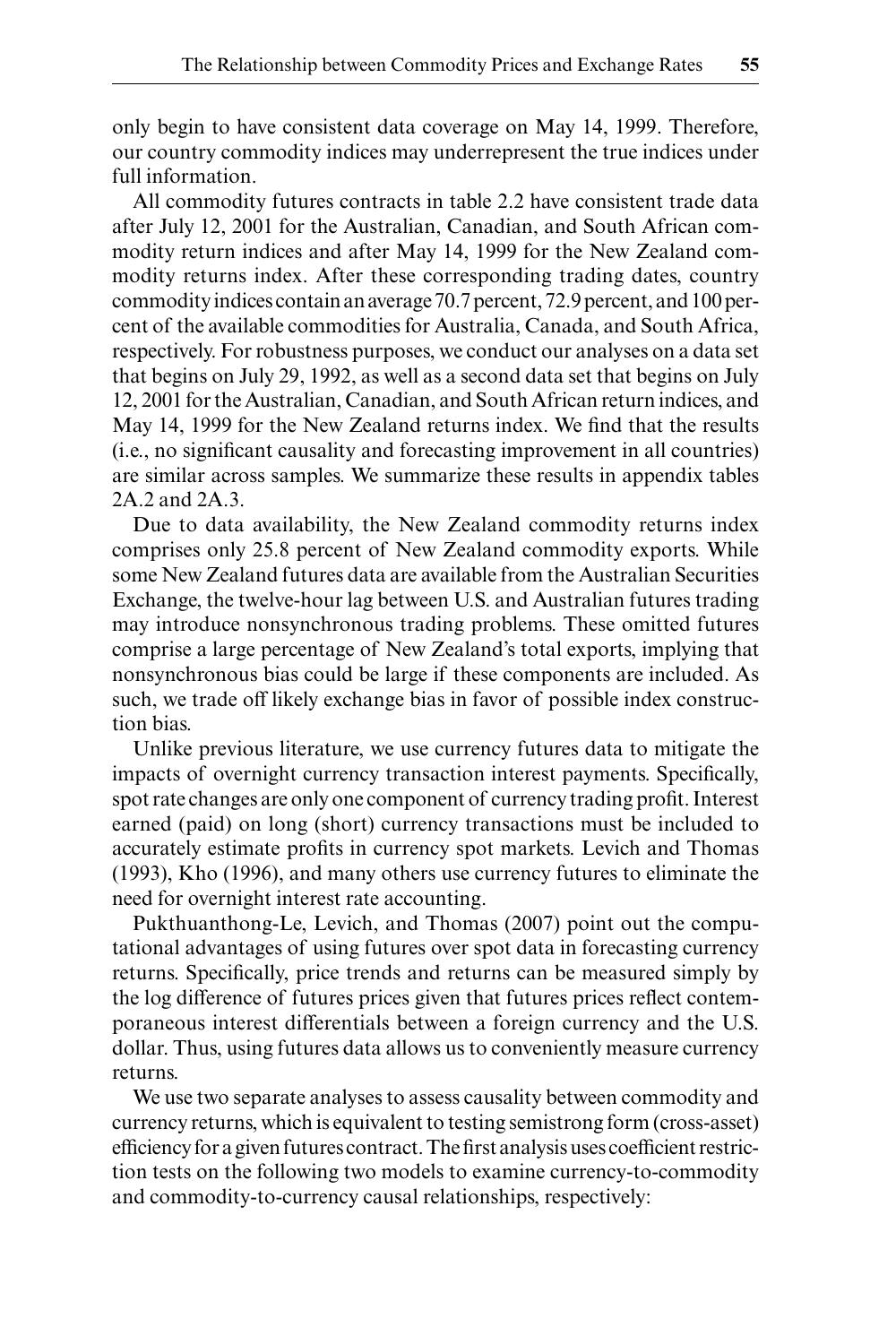(1) 
$$
\text{Comm}_{j,t} = \alpha_{j,0} + \sum_{k=1}^{5} \beta_{j,k} \text{Comm}_{j,t-k} + \sum_{l=1}^{5} \gamma_{j,l} \text{Curr}_{i,t-l} + \varepsilon_{j,t}
$$

(2) 
$$
Curr_{i,t} = \alpha_{i,0} + \sum_{k=1}^{5} \beta_{i,k} Curr_{i,t-k} + \sum_{l=1}^{5} \gamma_{i,l} Comm_{j,t-l} + \varepsilon_{i,t},
$$

where Curr<sub>*i,t*</sub> are daily log returns for the *i*th currency at time *t* and Comm<sub>*j,t*</sub> are daily log returns for the *j*th commodity at time *t*.

While our study's aim is cross-asset predictability, we include own autoregressive lags in both models. This is done for the sake of consistency, as well as the fact that exchange rates can exhibit nontrivial, own serial dependence (Klaassen 2005). Further, including five lags for each variable allows the tests to account for semistrong form (cross- asset) efficiency violations spanning more than one trading day and up to one trading week.

The models shown earlier are estimated using ordinary least squares (OLS) with the Newey- West heteroskedasticity and autocorrelation consistent covariance matrix. For coefficient testing, two restriction tests are employed on the cross-market coefficients,  $\gamma$ , as follows:

$$
H_{O,1}: \gamma_1 = \ldots = \gamma_5 = 0
$$
  

$$
H_{O,2}: \gamma_1 + \ldots + \gamma_5 = 0.
$$

The first test assumes that all cross-market coefficients are jointly equal to zero. The second test assumes that the sum of all cross-market coefficients is equal to zero. In addition, the magnitude (sign) of summed coefficients indicates economic significance (relationship directionality).

Note that our commodity/currency samples span an average of 2,000 to 4,000 trading days. Given such large sample sizes, we use the 1 percent statistical significance level as the significance benchmark, while we also discuss results significant at the 5 percent level. Doing so frees our inferences from concluding that significant commodity/currency relationships exist when, in fact, they do not.

Our second analysis involves comparing rolling out-of-sample forecasts between models 1 and 2 against their respective own-autoregressive benchmark forecasts. Specifically, models 1 and 2 and the following benchmark models are estimated using the first half of each available sample:

(3) 
$$
\text{Comm}_{j,t} = \alpha_{j,0} + \sum_{k=1}^{5} \beta_{j,k} \text{Comm}_{j,t-k} + \varepsilon_{j,t}
$$

(4) 
$$
\operatorname{Curr}_{i,t} = \alpha_{i,0} + \sum_{k=1}^5 \beta_{i,k} \operatorname{Curr}_{i,t-k} + \varepsilon_{i,t}.
$$

A one- step ahead, out- of- sample forecast is then computed using the initial estimation. From there, both the beginning and the end of the estimation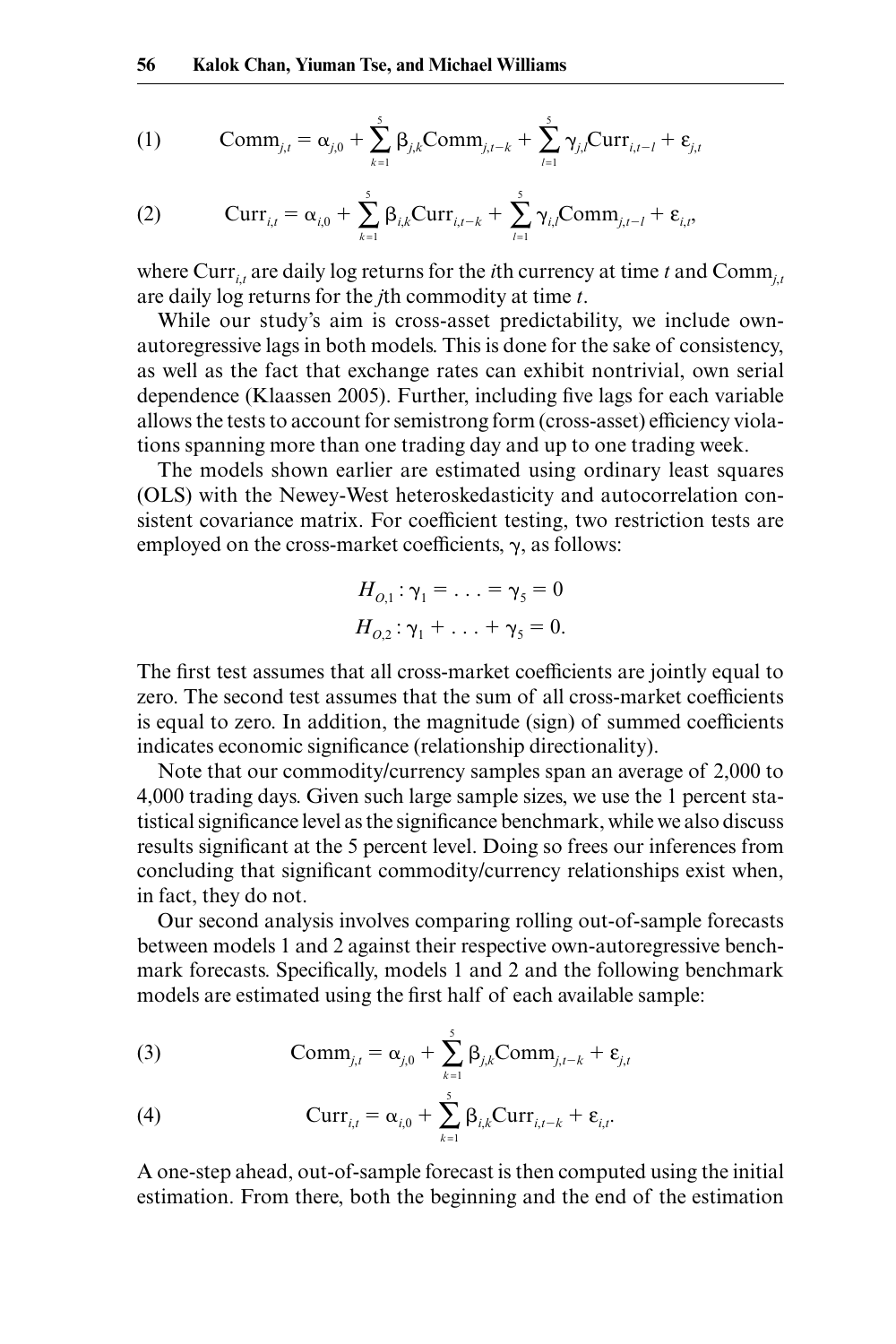sample are advanced by one time period while a second one- step ahead, out- of- sample forecast is made. This process continues until the holdout sample is exhausted.

After computing the out-of-sample returns forecasts, Root Mean Square Error (RMSE) percentage differences are calculated as follows:

$$
\frac{\text{RMSE}_{\text{Model}} - \text{RMSE}_{\text{Benchmark}}}{\text{RMSE}_{\text{Benchmark}}},
$$

where negative (positive) values indicate that a given augmented (benchmark) model provides superior forecasting power relative to a given benchmark (augmented) model. Significant negative values also indicate that a given commodity (currency) return series has predictive power for a given currency (commodity) return series.

Note that other fundamental information exists that may help in explaining exchange rate and commodity price movements, as well as the interlinkages between them. Examples could include economy size (real gross domestic product), export basket diversity, country commodity supply elasticities, and commodity production efficiency measures. However, like Chen, Rogoff, and Rossi (2008), our focus is solely on cross- asset returns predictability at daily intervals. Thus, including other macroeconomic fundamental information would be beyond the scope of our work and would make estimation difficult given that most macroeconomic information is of lower-than-daily frequency.

### **2.3 Results**

#### 2.3.1 Contemporaneous Correlations

Figure 2.1 illustrates monthly futures price movements of the two broad commodity indices and five currencies from July 1992 through January 2009. There is evidence of comovement between the commodity indices and the currencies, although these relationships are less obvious for the South African rand and Japanese yen. We also notice that the commodity and currency futures prices have become more volatile since the second half of 2007.

Panel A of table 2.3 reports cross- asset contemporaneous correlations for the full sample. We find that all commodity-exporting countries' currency returns are contemporaneously correlated with both broad commodity index as well as each respective country- commodity index returns. All correlation coefficients are significantly positive, indicating that commodity price increases are associated with positive currency returns. Australian dollar futures returns are generally more correlated with the broad commodity indices (0.250 with S&P GSCI and 0.412 with CRB) than are other currency futures returns. All other full-sample futures returns also have coefficients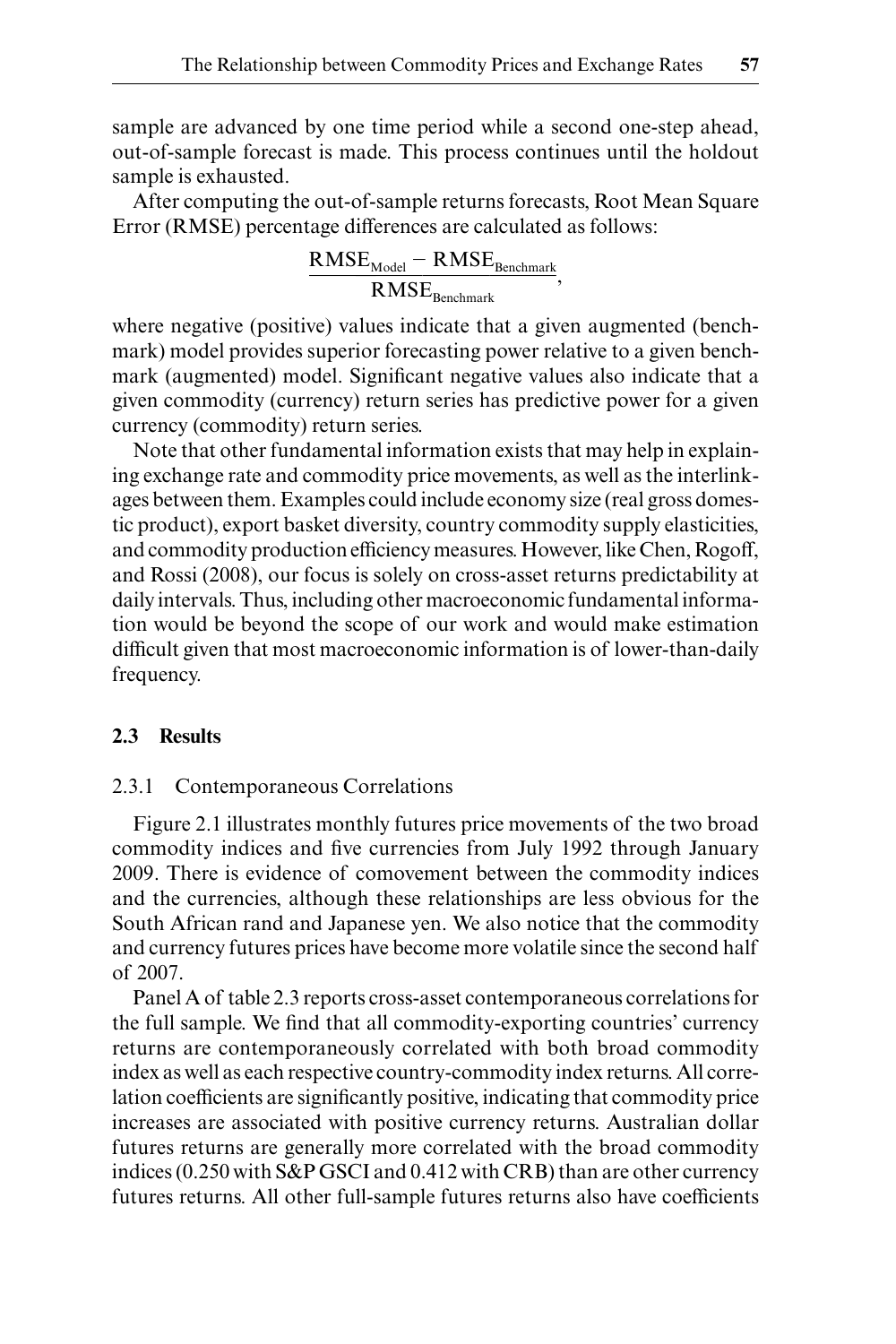

**Fig. 2.1 Monthly futures prices, July 1992–January 2009**

*Notes:* This figure reports end-of-the-month futures prices (log scale), each with a scaled starting value of 100 in July 1992. The price series are the S&P GSCI commodity index, CRB commodity index, AD (Australian dollar), CD (Canadian dollar), AR (South African rand), NZ (New Zealand dollar), and JY (Japanese yen).

larger than 0.20 with both indices, except for the relationship between the rand and GSCI (0.162).

We also find that yen returns are not correlated with the two broad commodity index returns (0.001 and 0.055). One may wonder why little correlation exists for the yen given that Japan is heavily dependent on commodity imports. One explanation for this is that the yen was used in the carry trade over the past decade and is a "safe harbor" currency during times of crisis. Thus, the yen being linked to significant nonimport price pressures may reduce its comovement with commodity prices. A second explanation may be that contemporaneous commodity/currency relationships only exist for heavy commodity exporters as opposed to importers.

Of particular note is the fact that while statistically significant, the correlation magnitude for the New Zealand dollar and its country- commodity returns index (0.163) is lower than for the other pairs (0.319 for Australia, 0.225 for Canada, and 0.225 for South Africa). The low correlation for New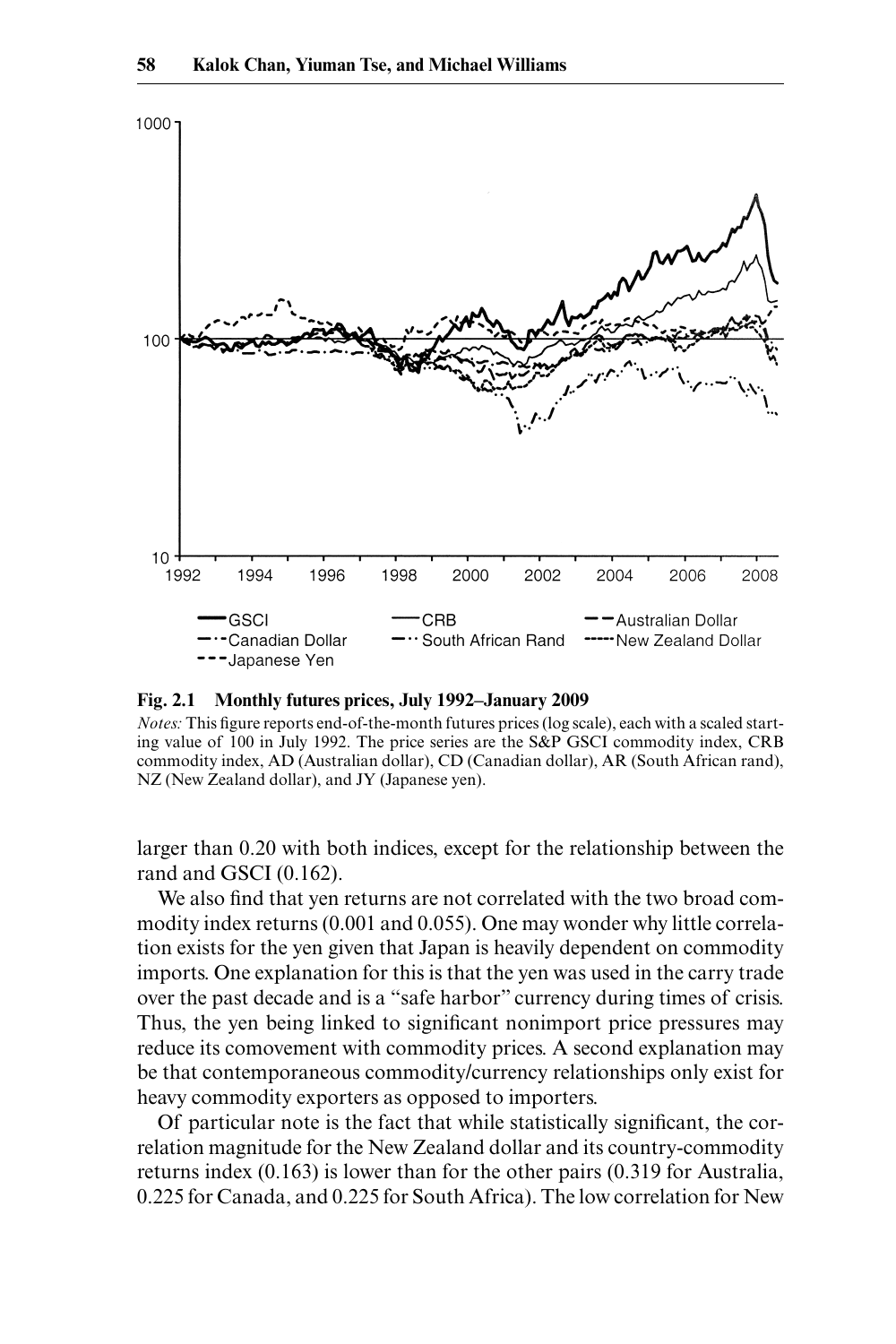| Table 2.3<br><b>Contemporaneous correlations</b> |       |                                                  |           |       |       |
|--------------------------------------------------|-------|--------------------------------------------------|-----------|-------|-------|
|                                                  | AD    | CD                                               | <b>RA</b> | NZ.   | JY    |
|                                                  |       | A. Full sample (7/29/1992 or later to 1/28/2009) |           |       |       |
| S&P GSCI Commodity Index                         | 0.250 | 0.261                                            | 0.162     | 0.214 | 0.001 |
| <b>CRB Commodity Index</b>                       | 0.412 | 0.375                                            | 0.266     | 0.349 | 0.055 |
| Country specific indices                         | 0.319 | 0.225                                            | 0.225     | 0.163 |       |
|                                                  |       | B. Sub-sample (7/29/1992 or later to 6/29/2007)  |           |       |       |
| S&P GSCI Commodity Index                         | 0.133 | 0.136                                            | 0.073     | 0.102 | 0.056 |
| <b>CRB Commodity Index</b>                       | 0.290 | 0.239                                            | 0.178     | 0.237 | 0.157 |
| Country specific indices                         | 0.213 | 0.122                                            | 0.185     | 0.074 |       |

*Notes:* The tables report contemporaneous correlations between various commodity and currency returns. Abbreviations AD, CD, RA, NZ, and JY refer to the Australian dollar, Canadian dollar, South African rand, New Zealand dollar, and Japanese yen currency return series, respectively. All correlations are statistically different from zero at the 1 percent significance level except for the full sample GSCI/JY pair.

Zealand may be a result of index construction. As seen in table 2.2, our New Zealand commodity returns index comprises only 25.8 percent of the IMF export shares.

The GSCI and CRB commodity indices are highly cross-correlated  $(0.710)$ . The significance of this relationship can be explained by both indices tracking the same major commodity categories. The lack of perfect correlation suggests that different index allocations lead each index to reflect different commodity return aspects. This latter fact affirms that our use of the two indices is not an exercise in redundancy.

Panel B shows that the correlation coefficients between commodity and currency returns decrease substantially during the subsample, although the results are still significant at the 1 percent level. For instance, the correlation coefficient between the Australian dollar and the GSCI index is 0.133, 0.290 for the CRB, and 0.213 for the Australian commodity index returns. These results suggest that the financial crisis had some marginal, but not statistically significant, impact on commodity/currency relationships.

It is also worth noting that correlations between the currency futures and the country-specific commodity return indices are generally higher if the sample starts from the day when all of the component commodities have started trading (i.e., July 12, 2001 for Australia, Canada, and South Africa and May 14, 1999 for New Zealand; see panel A of table 2A.2 in the appendix). Given that correlations are still significant, these results indicate that data availability only impacts country index construction in a marginal, nonsignificant manner.

#### 2.3.2 Currency-to-Commodity Lead-Lag Relationships

Table 2.4 reports the results of cross- market coefficient restriction tests on currency- to- commodity return relationships. Panels A and B report zero-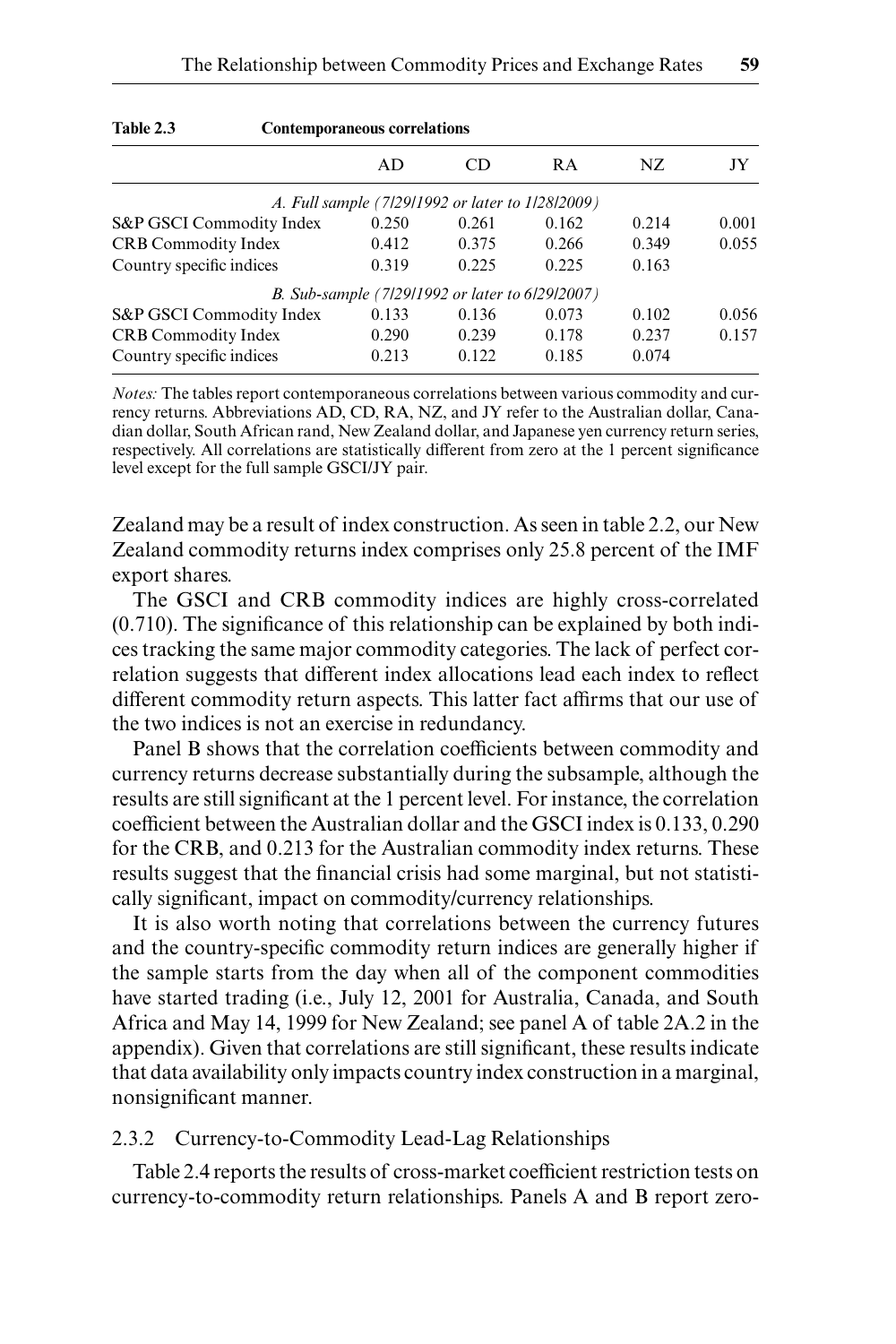|                                                                 | AD                                               | CD    | RA       | NZ    |
|-----------------------------------------------------------------|--------------------------------------------------|-------|----------|-------|
| A. P-values of cross-market zero-coefficient tests, full sample |                                                  |       |          |       |
| S&P GSCI Commodity Index                                        | 0.721                                            | 0.654 | 0.477    | 0.780 |
| <b>CRB</b> Commodity Index                                      | 0.419                                            | 0.551 | 0.378    | 0.957 |
| Country specific indices                                        | 0.847                                            | 0.407 | 0.979    | 0.258 |
| B. P-values of cross-market zero-coefficient tests, subsample   |                                                  |       |          |       |
| S&P GSCI Commodity Index                                        | 0.381                                            | 0.784 | 0.661    | 0.900 |
| <b>CRB Commodity Index</b>                                      | 0.065                                            | 0.309 | 0.434    | 0.731 |
| Country specific indices                                        | 0.362                                            | 0.645 | 0.393    | 0.874 |
|                                                                 | C. Sum of cross-market coefficients, full sample |       |          |       |
| S&P GSCI Commodity Index                                        | 0.152                                            | 0.009 | 0.138    | 0.009 |
| CRB Commodity Index                                             | 0.104                                            | 0.069 | 0.087    | 0.019 |
| Country specific indices                                        | 0.056                                            | 0.044 | 0.030    | 0.073 |
|                                                                 | D. Sum of cross-market coefficients, subsample   |       |          |       |
| S&P GSCI Commodity Index                                        | 0.153                                            | 0.004 | 0.066    | 0.102 |
| <b>CRB</b> Commodity Index                                      | $0.121**$                                        | 0.096 | 0.056    | 0.030 |
| Country specific indices                                        | 0.079                                            | 0.094 | $-0.034$ | 0.040 |
|                                                                 |                                                  |       |          |       |

**Table 2.4 Currency- to- commodity Granger causality tests**

*Notes:* The tables report coefficient restriction tests on the following OLS estimated model:

$$
Comm_{j,t} = \alpha_{j,0} + \sum_{k=1}^{5} \beta_{j,k}Comm_{j,t-k} + \sum_{l=1}^{5} \gamma_{j,l}Curr_{i,t-l} + \varepsilon_{j,t}
$$

In each panel, AD, CD, RA, and NZ refer to the Australian dollar, Canadian dollar, South African rand, and New Zealand dollar return series, respectively. The sample period starts on July 29, 1992 (or later depending on data availability; see Table 2.1, Panel A) and ends on January 28, 2009 for the full sample (June 29, 2007 for the subsample). *P*- values are reported for the cross- market zero- coefficient results while the sum of cross- market coefficients are reported for the coefficient-sum results.

∗∗∗Signifi cant at the 1 percent level.

∗∗Signifi cant at the 5 percent level.

coefficient restriction test *p*-values for the full and subsamples, respectively. We find that no significant currency-to-commodity relationships exist. The lowest *p*-value is 0.065 for the subsample Australian dollar-CRB index relationship.

Panels C and D report the sum of cross-market coefficients for the full and subsamples, respectively. Again, we find little evidence of currency to- commodity relationships for commodity- exporting countries. The only exception to this finding is the Australian dollar-to-CRB index relationship. This sum is 0.121 and is significant at the 5 percent, but not 1 percent level.

Note that the previous relationships are reexamined using ten lags for both commodities and currencies. We find that results throughout the chapter remain qualitatively unchanged between the two model specifications (results available on request). This finding indicates that the results in table 2.4 are robust to lag specification.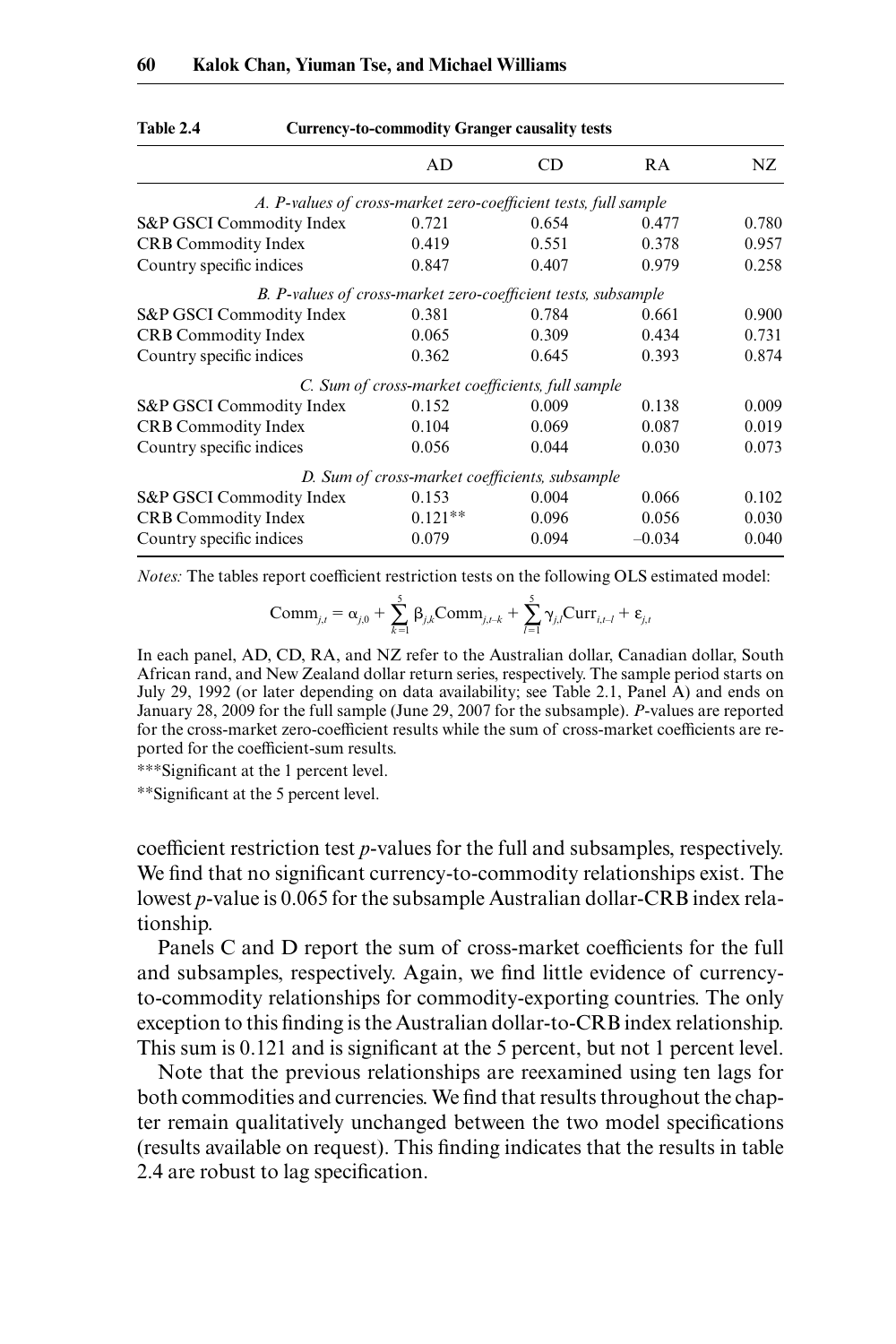| Table 2.5                  | <b>Currency-to-commodity forecasting results</b> |                                             |                |         |  |  |
|----------------------------|--------------------------------------------------|---------------------------------------------|----------------|---------|--|--|
|                            | AD                                               | CD                                          | <b>RA</b>      | NZ.     |  |  |
|                            | $(\%)$                                           | $\binom{0}{0}$                              | $\binom{0}{0}$ | $(\%)$  |  |  |
|                            |                                                  | A. RMSE percentage differences, full sample |                |         |  |  |
| S&P GSCI Commodity Index   | $-0.06$                                          | $-0.20$                                     | 0.85           | 1.06    |  |  |
| <b>CRB</b> Commodity Index | 0.88                                             | 1.35                                        | 0.80           | 1.05    |  |  |
| Country specific indices   | 0.27                                             | 0.04                                        | 0.29           | $-0.09$ |  |  |
|                            |                                                  | B. RMSE percentage differences, subsample   |                |         |  |  |
| S&P GSCI Commodity Index   | $-1.33$                                          | $-1.25$                                     | 0.06           | 0.97    |  |  |
| CRB Commodity Index        | $-0.66$                                          | 0.16                                        | $-1.10$        | $-0.24$ |  |  |
| Country specific indices   | 0.14                                             | $-0.02$                                     | 0.26           | 0.29    |  |  |

*Notes:* The tables report RMSE percentage differences between a currency- augmented commodity forecasting model

$$
Comm_{j,t} = \alpha_{j,0} + \sum_{k=1}^{5} \beta_{j,k}Comm_{j,t-k} + \sum_{l=1}^{5} \gamma_{j,l}Curr_{i,t-l} + \varepsilon_{j,t},
$$

and an own-autoregressive forecasting model

$$
\text{Comm}_{j,t} = \alpha_{j,0} + \sum_{k=1}^{5} \beta_{j,k} \text{Comm}_{j,t-k} + \varepsilon_{j,t}.
$$

Each model is estimated using OLS with the first half of available data while rolling, out-ofsample forecasts are computed for the remaining half. Negative (positive) values indicate that the currency- augmented commodity (benchmark) forecasting model is superior to the benchmark (currency-augmented commodity) forecasting model. In each panel, AD, CD, RA, and NZ refer to the Australian dollar, Canadian dollar, South African rand, and New Zealand dollar return series, respectively. The sample period starts on July 29, 1992 (or later, depending on data availability) and ends on January 28, 2009 for the full sample and June 29, 2007 for the subsample.

Table 2.5 compares out-of-sample forecasting accuracy between currencyaugmented commodity forecasting models and their own-autoregressive commodity forecasting benchmarks. Panels A and B report RMSE percentage differences for the full and subsamples, respectively. We find that RMSE percentage differences are mixed with respect to sign, but are all economically insignificant. The greatest forecasting improvement is still less than 5 percent. Insignificant differences suggest that currency returns are not capable of forecasting future commodity returns. In other words, daily currency returns do not possess causal relationships with commodity returns.

Chen, Rogoff, and Rossi (2008) find that currency returns are able to predict future broad commodity index returns at quarterly frequencies. Based on the present- value model of exchange rate determination (Campbell and Shiller 1987; Engel and West 2005), they argue that the currency exchange rate can predict economic fundamentals because the currency rate reflects expectations of future changes in its fundamentals. Specifically, currency rates are forward-looking while commodity prices are focused on short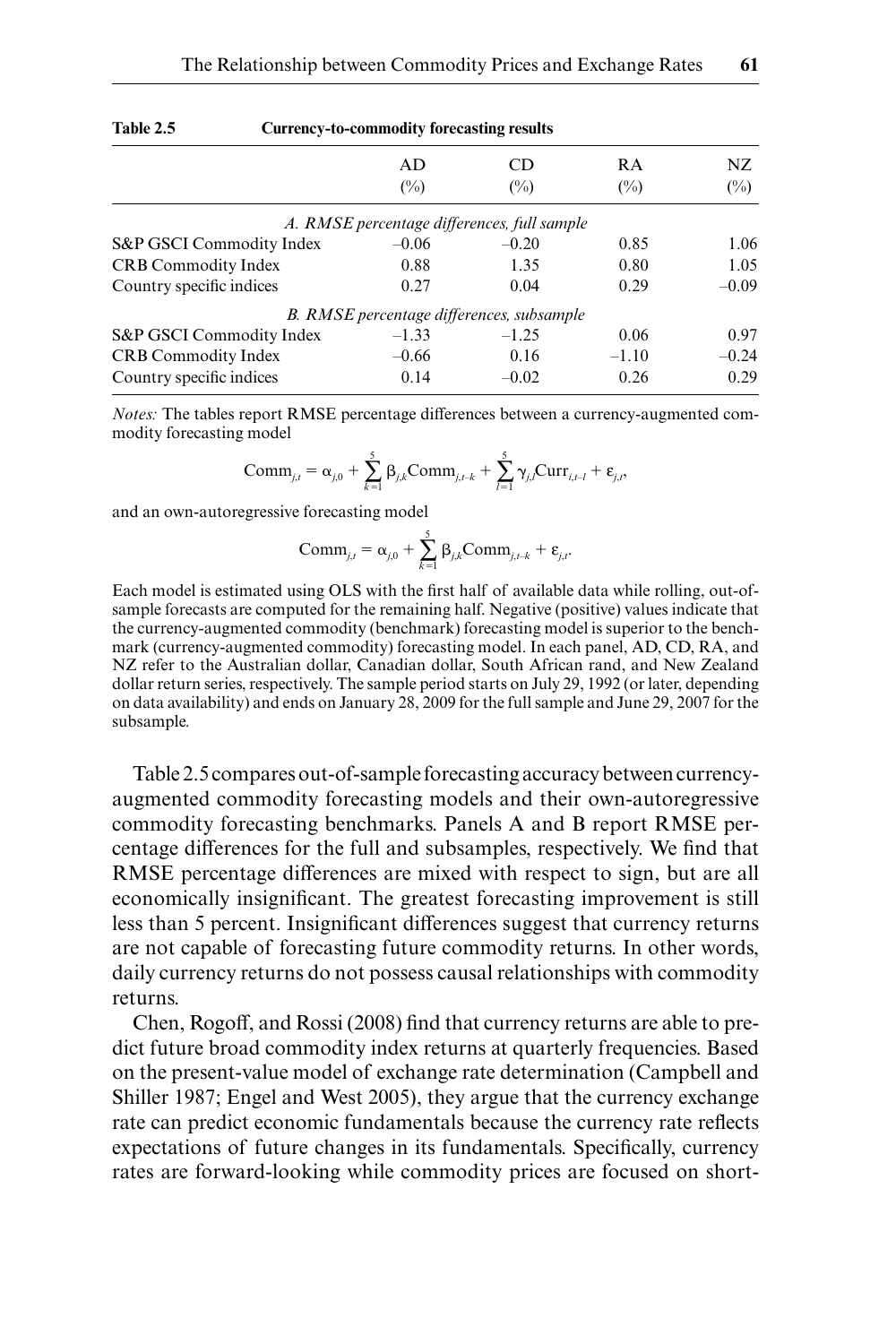run supply and demand conditions. As a result, forward- looking currency exchange rates can predict commodity prices.

A refinement of their explanation for currency-to-commodity relationships may be in macroeconomic expectations leading to changes in a country's terms- of- trade. Currency returns' forward- looking nature suggest that they contain economic expectations information (Mark 1995; Sephton 1992; Gardeazabal, Regulez, and Vazquez 1997; Engel and West 2005; Klaassen 2005). Commodity returns, on the other hand, contain information regarding a commodity exporter's terms-of-trade, given that commodity price shocks originate from exogenous, international markets and that these exporters are world-price takers (Cashin, Cespedes, and Sahay 2003; Chen and Rogoff 2003; Chen 2004).

Under the aforementioned framework, economic expectations embedded within currency returns contain information regarding a commodity exporter's capacity to meet exporting expectations. While this exporter is likely a price taker, commodity market elasticity conditions imply that small supply imbalances induce high price responses (Chen, Rogoff, and Rossi 2008). Thus, expectations regarding future commodity conditions could lead to commodity transactions and, therefore, commodity price changes.

We suggest that the incorporation of economic expectations into trade terms takes place over intervals shorter than what economic agents need to alter their commodity positions after an exchange rate shock. These short run intervals are, however, of sufficient length for commodity speculators to profit from economic expectations information embedded in currency prices. These speculators have greater information interpretation abilities relative to the average economic agent and, therefore, are able to capture asymmetric information profits. Given commodity futures markets' ability to rapidly incorporate information, speculative activity brings about rapid currency (economic expectations) to commodity (terms-of-trade) comovement.

Note that our explanation does not contradict previous findings of long horizon commodity/currency relationships. Rather, we make a distinction between speculative versus business commodity transactions. The former transaction takes place over daily frequencies in liquid futures markets and involves informed traders profiting from superior information collection and processing skills. The latter transaction takes place over much longer time frames, and involves relatively uninformed agents adjusting commodity positions according to their economic outlooks.

## 2.3.3 Commodity-to-Currency Lead-Lag Relationships

Table 2.6 reports cross-market coefficient restriction causality tests for commodity- to- currency return relationships. Panels A and B report zero coefficient restriction test *p*- values for the full and subsamples, respectively. We find little evidence that commodities cause currency returns. Two pos-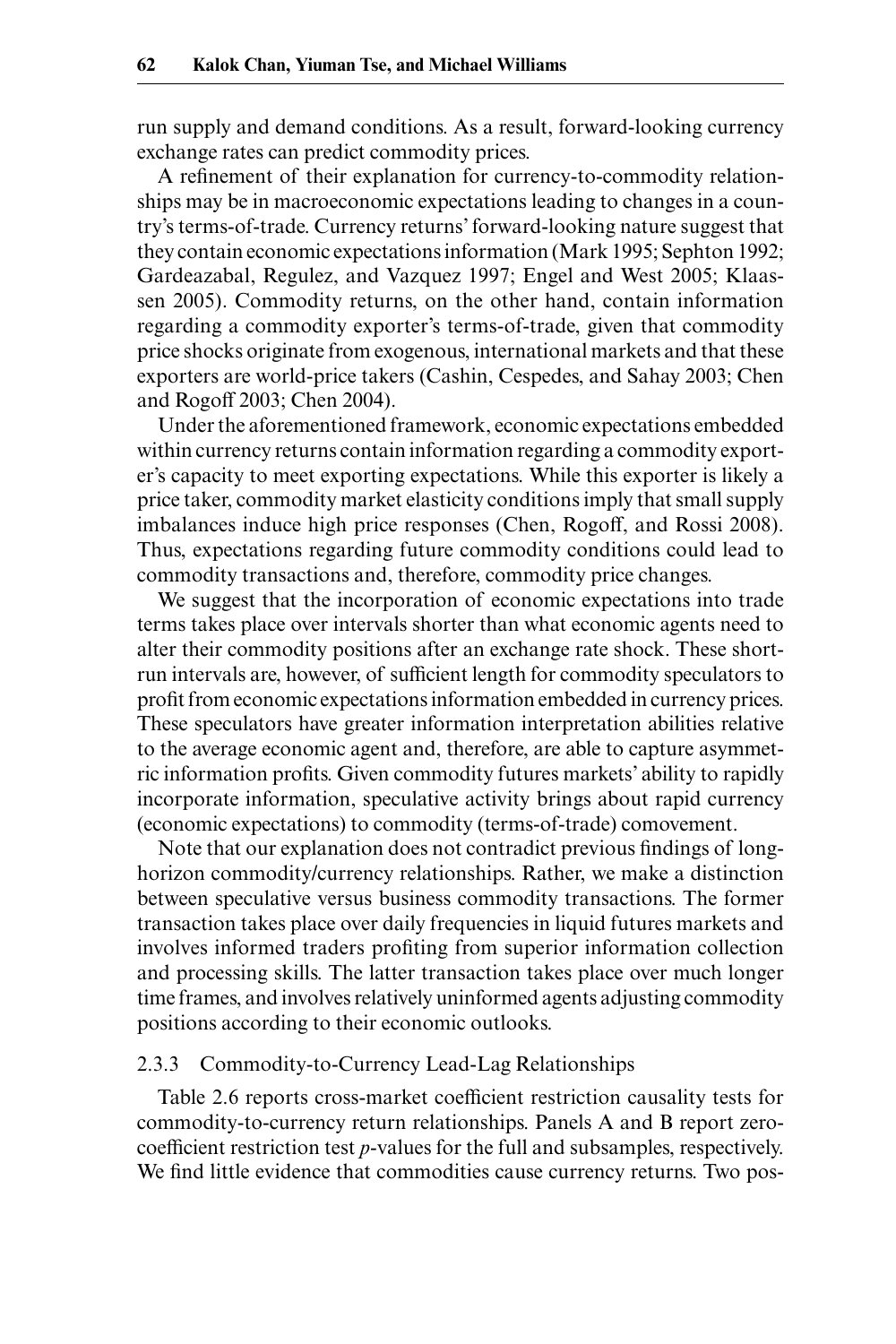|                                                                 | AD         | CD                                                            | RA       | NZ       |
|-----------------------------------------------------------------|------------|---------------------------------------------------------------|----------|----------|
| A. P-values of cross-market zero-coefficient tests, full sample |            |                                                               |          |          |
| S&P GSCI Commodity Index                                        | 0.196      | 0.029                                                         | 0.817    | 0.258    |
| <b>CRB Commodity Index</b>                                      | 0.264      | 0.098                                                         | 0.671    | 0.260    |
| Country specific indices                                        | 0.011      | 0.043                                                         | 0.828    | 0.995    |
|                                                                 |            | B. P-values of cross-market zero-coefficient tests, subsample |          |          |
| S&P GSCI Commodity Index                                        | 0.167      | 0.738                                                         | 0.396    | 0.088    |
| <b>CRB Commodity Index</b>                                      | 0.433      | 0.288                                                         | 0.188    | 0.052    |
| Country specific indices                                        | 0.070      | 0.590                                                         | 0.704    | 0.823    |
|                                                                 |            | C. Sum of cross-markets coefficients, full sample             |          |          |
| S&P GSCI Commodity Index                                        | 0.033      | $0.045***$                                                    | $-0.016$ | 0.019    |
| <b>CRB</b> Commodity Index                                      | 0.077      | 0.057                                                         | $-0.070$ | 0.066    |
| Country specific indices                                        | $0.130***$ | $0.052***$                                                    | $-0.031$ | 0.019    |
|                                                                 |            | D. Sum of cross-markets coefficients, subsample               |          |          |
| S&P GSCI Commodity Index                                        | 0.011      | 0.019                                                         | $-0.008$ | $-0.021$ |
| <b>CRB</b> Commodity Index                                      | 0.011      | $-0.007$                                                      | $-0.083$ | 0.000    |
| Country specific indices                                        | $0.095**$  | 0.020                                                         | $-0.050$ | $-0.018$ |

#### Table 2.6 Commodity-to-currency granger causality tests

*Notes:* The tables report coefficient restriction tests on the following OLS estimated model:

$$
Curr_{i,t} = \alpha_{i,0} + \sum_{k=1}^{5} \beta_{i,k} Curr_{i,t-k} + \sum_{l=1}^{5} \gamma_{i,l} Comm_{j,t-l} + \varepsilon_{i,t}.
$$

In each panel, AD, CD, RA, and NZ refer to the Australian dollar, Canadian dollar, South African rand, and New Zealand dollar return series, respectively. The sample period starts on July 29, 1992 (or later, depending on data availability) and ends on January 28, 2009 for the full sample and June 29, 2007 for the subsample. *P*-values are reported for the cross-market zero- coefficient results while the sum of cross- market coefficients are reported for the coefficient-sum results.

∗∗∗Signifi cant at the 1 percent level.

∗∗Signifi cant at the 5 percent level.

sible exceptions to this finding are the Australian returns index-to-Australian dollar and the Canadian returns index-to-Canadian dollar relationships. While these relationships are significant at the 5 percent level in the full sample (*p*-values of 0.011 and 0.043 for the Australian-index and Canadianindex, respectively), they are not significant in the subsample ( $p$ -values of 0.070 and 0.590, respectively).

Panels C and D report the sum of cross-market coefficients. There is no evidence of significant daily lead-lag, commodity-to-currency relationships. Neither broad nor country-specific commodity returns can consistently explain future currency returns. The sums of coefficients are generally economically insignificant. Two exceptions are, again, the Australian returns index- to- Australian dollar and the Canadian returns index- to- Canadian dollar causal relationships. Both of these relationships are significant at the 1 percent level in the full sample, but only the former relationship is significant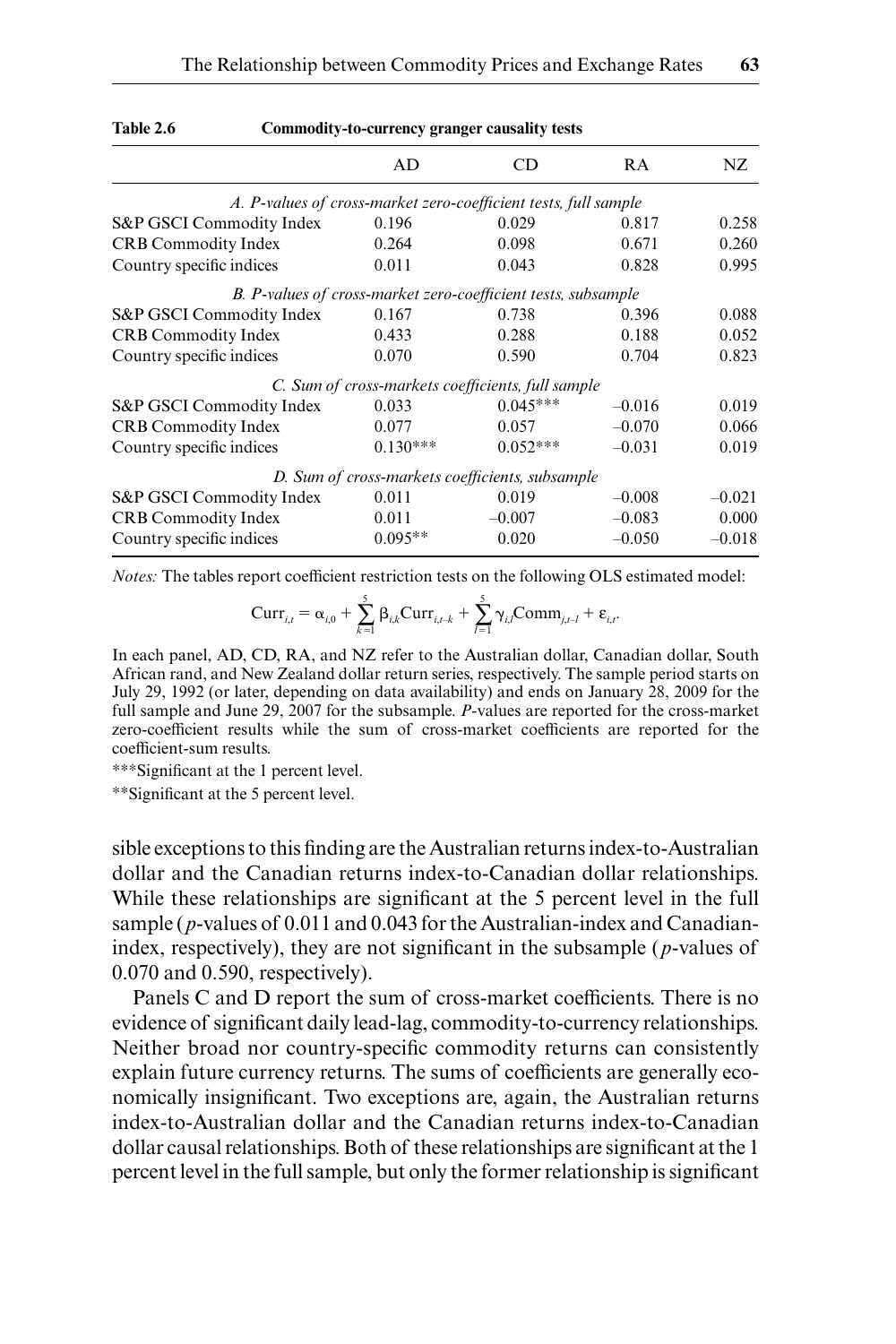|                            | AD<br>$(\%)$ | CD<br>$\binom{0}{0}$                              | <b>RA</b><br>$\binom{0}{0}$ | NZ<br>$(\%)$ |
|----------------------------|--------------|---------------------------------------------------|-----------------------------|--------------|
|                            |              | A. RMSE percentage differences, full sample       |                             |              |
| S&P GSCI Commodity Index   | 0.32         | $-0.02$                                           | 0.22                        | 0.21         |
| <b>CRB</b> Commodity Index | 0.54         | 0.05                                              | 0.34                        | 0.50         |
| Country specific indices   | $-0.29$      | $-0.07$                                           | 0.14                        | 0.14         |
|                            |              | <b>B.</b> RMSE percentage differences, sub-sample |                             |              |
| S&P GSCI Commodity Index   | 0.59         | 0.00                                              | $-0.23$                     | $-0.55$      |
| <b>CRB Commodity Index</b> | $-0.17$      | $-0.49$                                           | $-1.10$                     | $-0.72$      |
| Country specific indices   | $-0.04$      | 0.00                                              | 0.15                        | 0.17         |
|                            |              |                                                   |                             |              |

| Table 2.7 | Commodity-to-currency forecasting results |
|-----------|-------------------------------------------|
|-----------|-------------------------------------------|

*Notes:* The tables report RMSE percentage differences between a commodity- augmented currency forecasting model

$$
Curr_{i,t} = \alpha_{i,0} + \sum_{k=1}^{5} \beta_{i,k} Curr_{i,t-k} + \sum_{l=1}^{5} \gamma_{i,l} Comm_{j,t-l} + \varepsilon_{i,t},
$$

and an own-autoregressive forecasting model

$$
Curr_{i,t} = \alpha_{i,0} + \sum_{k=1}^{5} \beta_{i,k}Curr_{i,t-k} + \varepsilon_{i,t}.
$$

Each model is estimated using OLS with the first half of available data while rolling, out-ofsample forecasts are computed for the latter half. Negative (positive) values indicate that the commodity- augmented currency (benchmark) forecasting model is superior to the benchmark (commodity- augmented currency) forecasting model. In each panel, AD, CD, RA, and NZ refer to the Australian dollar, Canadian dollar, South African rand, and New Zealand dollar return series, respectively. The sample period starts on July 29, 1992 (or later, depending on data availability) and ends on January 28, 2009 for the full sample and June 29, 2007 for subsample.

at the 5 percent level in the subsample. Moreover, only the Australian returns index-to-Australian dollar results are moderately economically significant given that the sum of cross- asset coefficients is 0.130 and 0.095 for the full and subsamples, respectively.

Table 2.7 reports forecasting accuracy results between commodity augmented currency return models and own-autoregressive currency benchmarks. We find that commodity returns are rarely capable of increasing out-of-sample forecasting accuracy for currency returns, relative to own- autoregressive models. Like the currency- to- commodity forecasting results in table 2.5, no improvement for the commodity-to-currency forecasting is larger than 5 percent. In other words, we find evidence that commodity returns do not lead currency returns at relatively short time intervals. Our results are consistent across sample selection, indicating that these results are robust to both index construction and the effects of the financial crisis.

For comparison purposes, we repeat the causality and forecasting analyses on Japanese yen- to- broad commodity index returns to assess if currency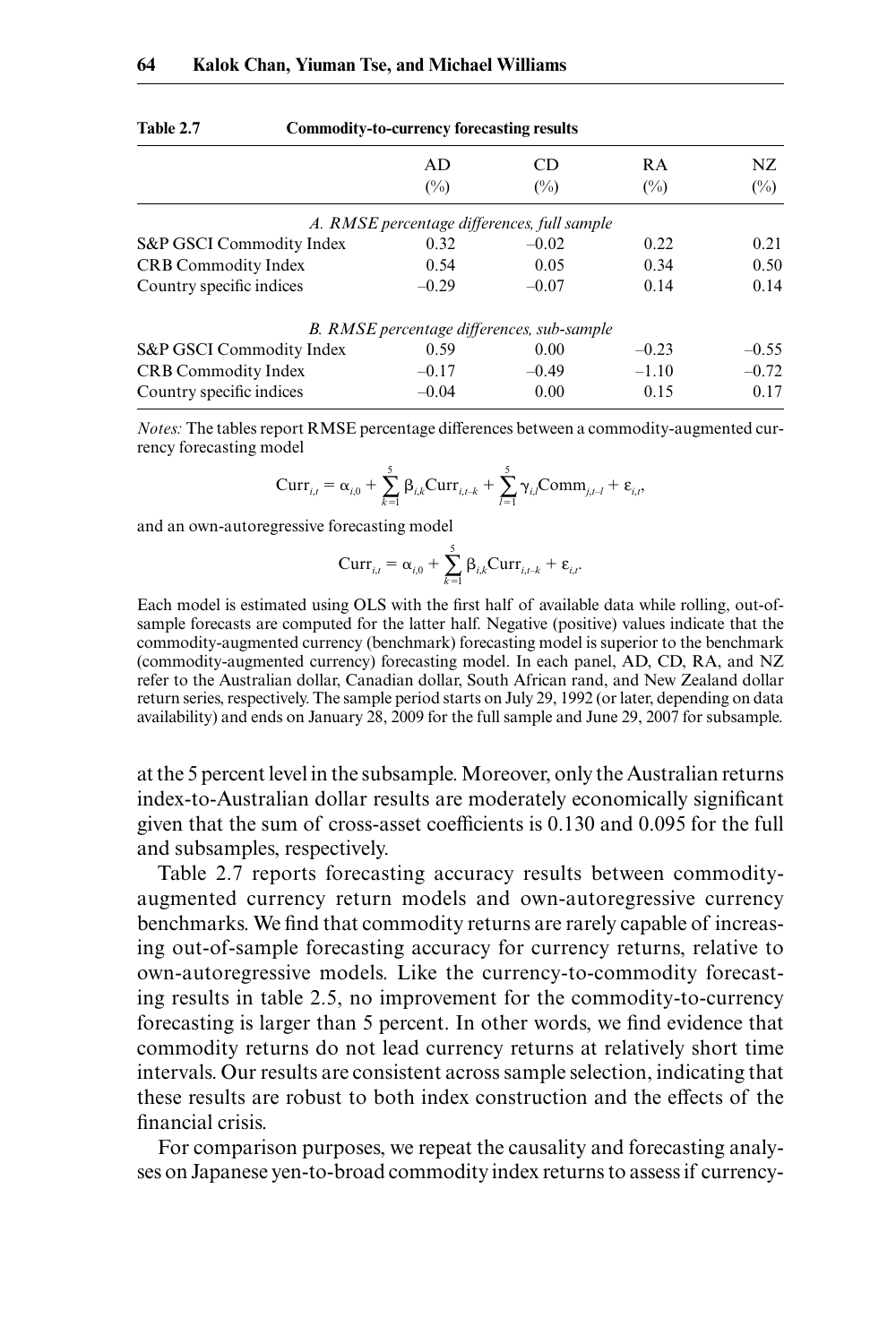to- commodity relationships exist for a noncommodity exporting country. As in the correlation analysis, we find no significant links between the yen and broad commodity index returns. Again, these results are not surprising given that Japan is not a major raw commodity exporter, and that the yen is used for both carry trade and risk mitigation purposes.

The commodity-to-currency causality and forecasting results in tables 2.6 and 2.7 indicate the efficient information transmission between the commodity and currency markets. This market efficiency also suggests that the terms- of- trade information embedded within commodity returns is rapidly incorporated into the economic expectations embedded in a commodity exporting country's currency returns.

Theoretical models discussed in the introduction suggest the causal relationship between commodity prices and currency exchange rates. While these models (particularly the sticky price model and portfolio balance model) provide adequate commodity-to-currency explanations over longer time frames, they likely do not hold over shorter intervals in liquid futures markets. The reason for this is that each model requires economic agents to make currency transactions in response to exogenous stimuli. However, the average economic agent will not likely recognize and incorporate economic expectations into their business decisions over very short time intervals.

The lack of commodity-to-currency causal relationships at daily intervals does not, however, preclude rapid information transfers between asset classes as we suggest. In this case, speculators in futures markets rapidly incorporate terms- of- trade information into economic expectations over intraday time frames, while other economic agents cause long-horizon commodity-tocurrency relationships through their business- necessitated activity.

Overall, we do not find significant causality and forecasting power between the currency and commodity futures markets in both directions and in both the full and subperiods. If anything, the Australian commodity returns index Granger- causes the Australian dollar in the full period analysis, while we find no forecasting improvement. All pairs of commodity and currency futures are significantly and contemporaneously correlated.

In the context of a broader literature, our findings have implications on the present-value model of exchange rate determination. The present-value model states that a given exchange rate can be represented as the discounted sum of its expected (exogenous) fundamentals. Chen, Rogoff, and Rossi (2008) find Granger-causal relationships from exchange rates to commodity prices over quarterly intervals using spot market data. We, however, find no Granger- causality between the commodity and currency markets using daily futures data. Thus, we provide preliminary evidence that the present-value model of exchange rate determination may not hold for daily durations in the highly efficient exchange rate futures markets.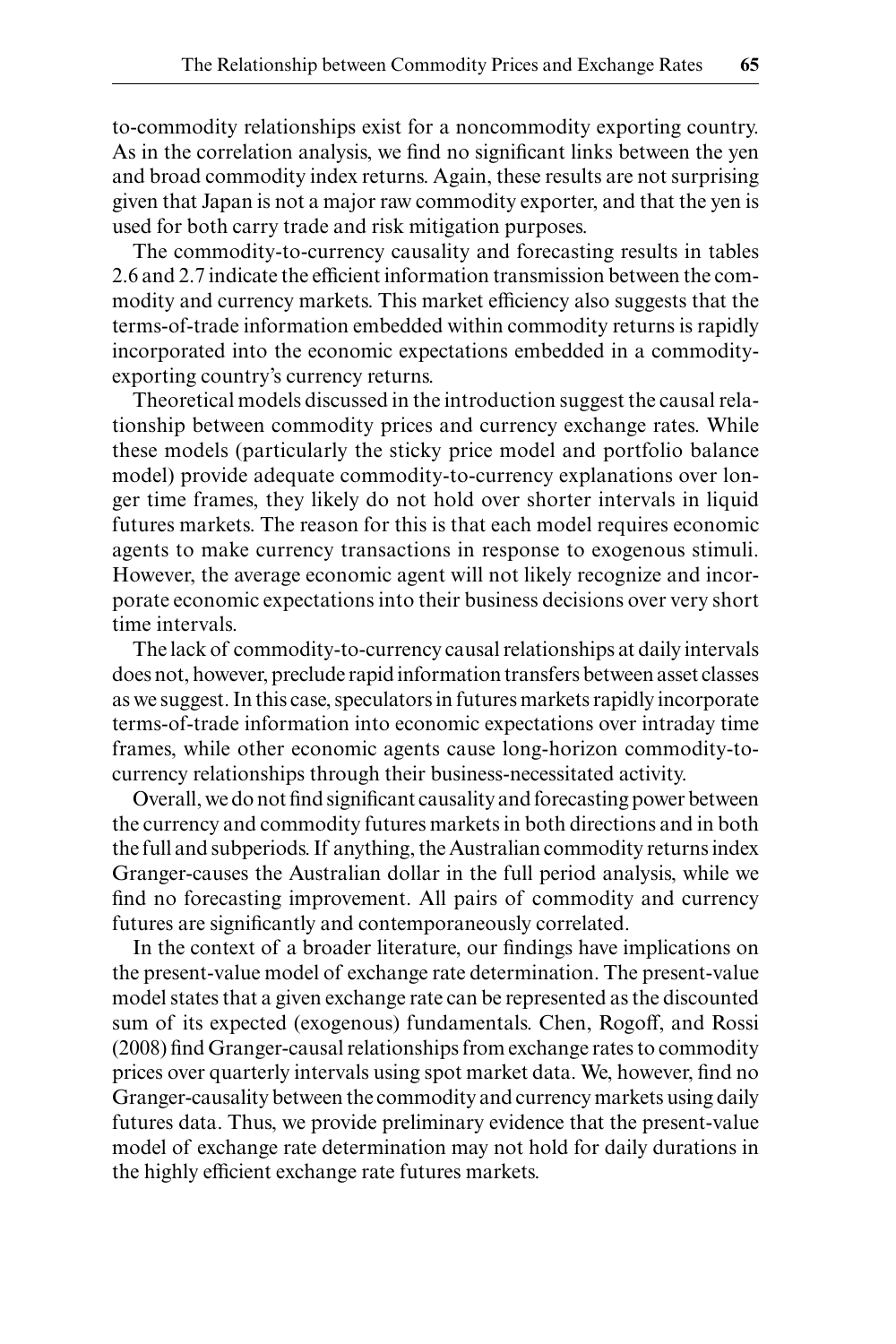#### **2.4 Conclusions**

We examine short-run commodity/currency relationships in four commodity-exporting countries (Australia, Canada, New Zealand, and South Africa) using restriction-based causality tests and a rolling out-of sample forecasting analysis. We use daily futures prices from July 1992 through January 2009. While investors do not have easy access to many commodity spot and forward markets, they can readily trade in futures markets. They can even speculate on the commodity and currency futures prices simultaneously on a real time basis.

We find that commodity exporting countries' currency returns are contemporaneously correlated with both broad and country-specific commodity return indices. In contrast, commodity returns do not share causal relationships with currency returns, nor are commodity returns capable of predicting future daily currency returns (and vice versa). These results show that commodity prices and currency exchange rates are closely related, but the lead- lag relationship disappears within a day. In light of previous literature, we conclude that commodity-exporting countries' terms-of-trade information embedded in commodity returns is rapidly incorporated into these countries' economic expectations, which are embedded in their exchange rates (and vice versa).

Our results are different from Chen, Rogoff, and Rossi (2008) who use quarterly spot data. They find that currency exchange rates can remarkably forecast commodity prices, suggesting that currency rates contain information beyond what has been reflected in commodity prices. However, their findings may be a result of the less informationally efficient commodity spot markets.

In our chapter, the rapid information transmission between the commodity and currency markets is a result of informed traders using futures markets to profit from expectations/trade-term information. Previous literature notes that futures markets in general, and commodity futures markets in particular, take price leadership roles with respect to spot markets. This is because futures markets are active, transparent, of low transaction costs, have no short-selling constraints, and allow traders the ability to speculate simultaneously in both commodity and currency futures contracts. Thus, the very nature of futures markets allows informed traders the ability to rapidly incorporate economic expectations (currency return information) into commodity-exporting countries' trade-terms (commodity returns, and vice versa).

For future research, we suggest examining individual commodity futures to individual currency futures relationships. Of particular interest among practitioners is the relationship between the Australian dollar and gold, and the relationship between the Canadian dollar and crude oil (see Lien 2008). Another avenue for further study is how monetary policy and real interest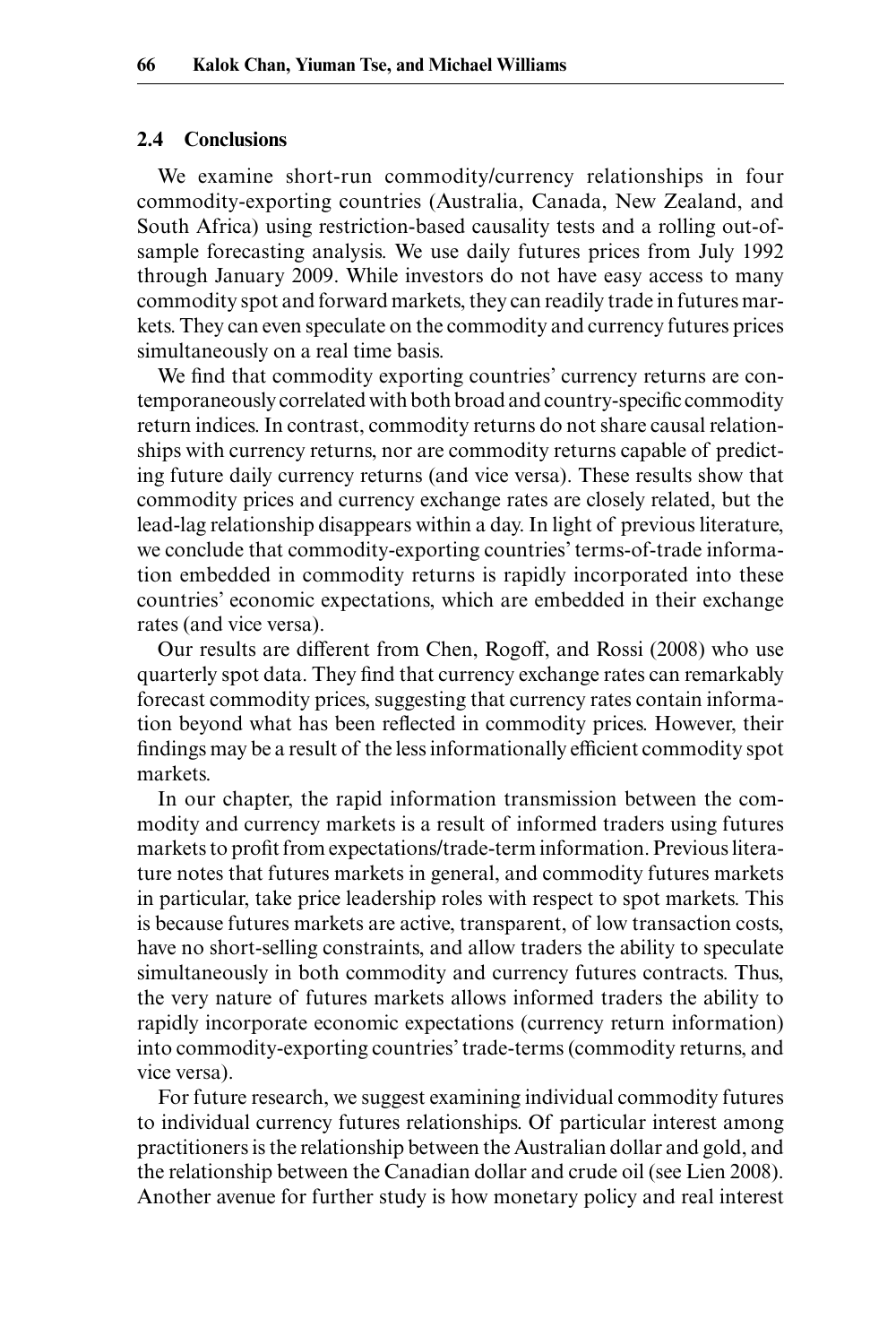rates impact commodity/currency relationships. Frankel (2005, 2006) and Blanch (2008) note that U.S. monetary policy has significant impacts on commodity prices. It would also be interesting to examine whether investor psychology motivates commodity/currency relationships. An example would be whether increased investor opportunism or risk appetite entices investors into both the commodity and high- yielding currency futures markets. All this warrants future research.

# **Appendix**

| Table 2A.1          | Contemporaneous correlations, restriction and forecasting accuracy tests for the<br>crisis only sample |       |                       |             |       |                       |             |  |
|---------------------|--------------------------------------------------------------------------------------------------------|-------|-----------------------|-------------|-------|-----------------------|-------------|--|
|                     |                                                                                                        |       | Currency-to-Commodity |             |       | Commodity-to-Currency |             |  |
|                     |                                                                                                        | Zero- | Sum-                  | <b>RMSE</b> | Zero- | Sum-                  | <b>RMSE</b> |  |
|                     | Rho                                                                                                    | Coef. | Coef.                 | $%$ Diff    | Coef. | Coef.                 | $%$ Diff    |  |
| AD                  |                                                                                                        |       |                       |             |       |                       |             |  |
| <b>S&amp;P GSCI</b> | $0.509***$                                                                                             | 0.907 | 0.186                 | 3.16        | 0.666 | 0.096                 | 2.49        |  |
| <b>CRB</b>          | $0.590***$                                                                                             | 0.939 | 0.045                 | 4.04        | 0.696 | 0.235                 | 2.42        |  |
| Country index       | $0.518***$                                                                                             | 0.820 | $-0.027$              | 4.42        | 0.304 | 0.235                 | $-0.56$     |  |
| CD                  |                                                                                                        |       |                       |             |       |                       |             |  |
| GI                  | $0.537***$                                                                                             | 0.244 | $-0.122$              | $-0.82$     | 0.070 | $0.142**$             | 0.01        |  |
| <b>CRB</b>          | $0.586***$                                                                                             | 0.240 | $-0.130$              | 2.88        | 0.312 | 0.188                 | 2.34        |  |
| Country index       | $0.508***$                                                                                             | 0.450 | $-0.099$              | $-0.39$     | 0.073 | 0.178                 | $-0.14$     |  |
| RA                  |                                                                                                        |       |                       |             |       |                       |             |  |
| GI                  | $0.390***$                                                                                             | 0.426 | 0.338                 | 0.54        | 0.868 | $-0.086$              | 6.04        |  |
| <b>CRB</b>          | $0.451***$                                                                                             | 0.544 | 0.155                 | 2.26        | 0.854 | $-0.117$              | 5.85        |  |
| Country index       | $0.338***$                                                                                             | 0.537 | 0.198                 | $-2.85$     | 0.938 | $-0.008$              | 4.36        |  |
| NZ.                 |                                                                                                        |       |                       |             |       |                       |             |  |
| GI                  | $0.459***$                                                                                             | 0.958 | $-0.060$              | 2.22        | 0.100 | 0.144                 | $-1.15$     |  |
| <b>CRB</b>          | $0.548***$                                                                                             | 0.948 | $-0.129$              | 4.26        | 0.557 | 0.212                 | 1.52        |  |
| Country index       | $0.429***$                                                                                             | 0.141 | 0.052                 | $-0.59$     | 0.541 | 0.132                 | 0.46        |  |

*Notes:* The table reports contemporaneous correlations (rho), zero-sum coefficient restriction test *p*values, summed cross- asset coefficients, and RMSE percentage differences for currency- to- commodity and commodity- to- currency relationships for the crisis only period. This sample spans July 1, 2007 to January 28, 2009. Abbreviations AD, CD, RA, and NZ refer to the Australian dollar, Canadian dollar, South African rand, and New Zealand dollar return series, respectively.

∗∗∗Signifi cant at the 1 percent level.

∗∗Signifi cant at the 5 percent level.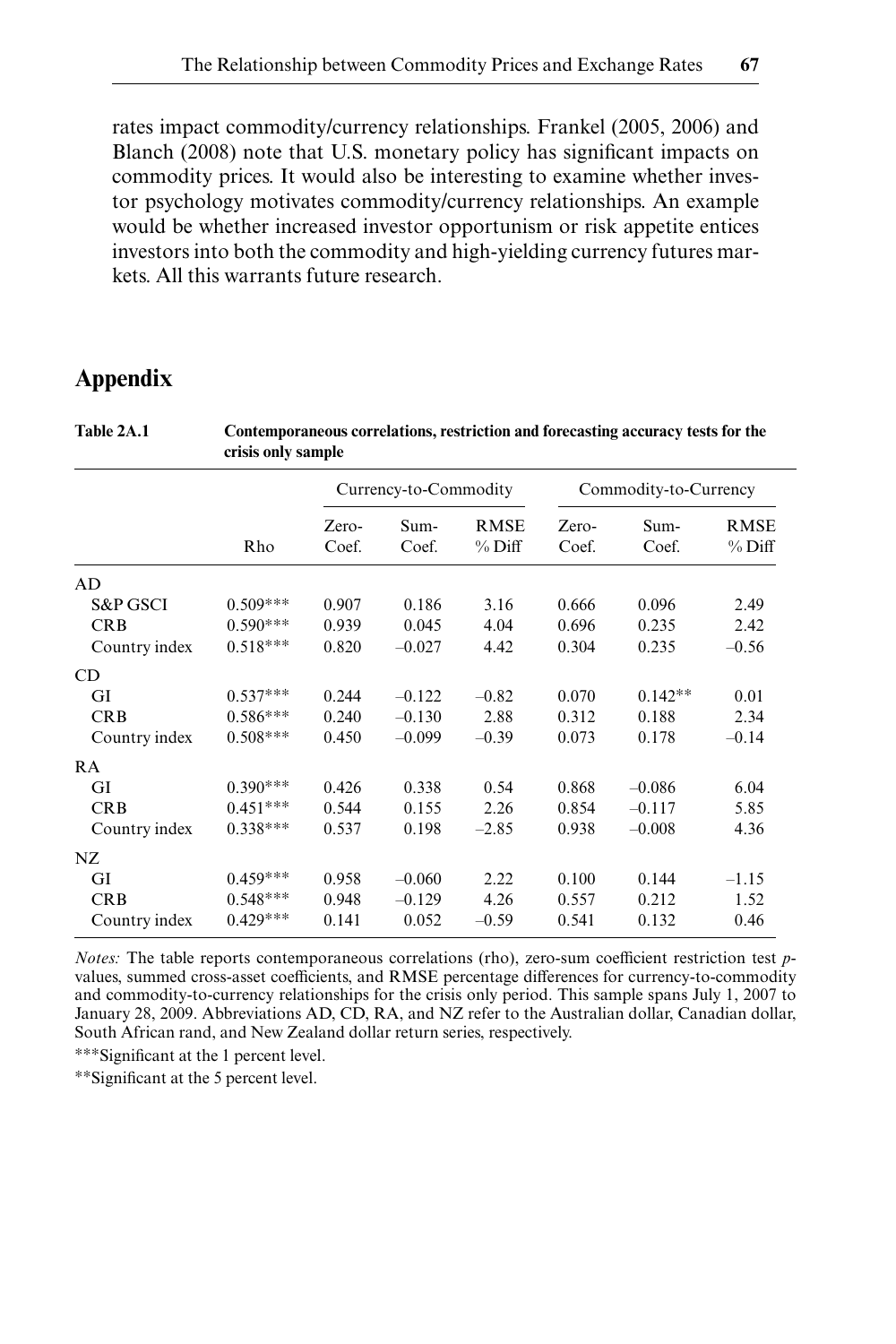|                                                                                      | AD                                                 | CD        | NZ        | RA        |
|--------------------------------------------------------------------------------------|----------------------------------------------------|-----------|-----------|-----------|
| A. Sample ranges and contemporaneous correlations between currency and country Index |                                                    |           |           |           |
| Sample A                                                                             |                                                    |           |           |           |
| Beginning                                                                            | 7/12/2001                                          | 7/12/2001 | 5/14/1999 | 7/12/2001 |
| Ending                                                                               | 1/28/2009                                          | 1/28/2009 | 1/28/2009 | 1/28/2009 |
| Corr. coeff.                                                                         | 0.393                                              | 0.332     | 0.265     | 0.161     |
| Sample B                                                                             |                                                    |           |           |           |
| Beginning                                                                            | 7/12/2001                                          | 7/12/2001 | 5/14/1999 | 7/12/2001 |
| Ending                                                                               | 6/29/2007                                          | 6/29/2007 | 6/29/2007 | 6/29/2007 |
| Corr. coeff.                                                                         | 0.239                                              | 0.193     | 0.230     | 0.063     |
|                                                                                      | B. P-values of cross-market zero-Coefficient tests |           |           |           |
| Country indices (sample A)                                                           | 0.746                                              | 0.433     | 0.976     | 0.287     |
| Country indices (sample B)                                                           | 0.331                                              | 0.408     | 0.641     | 0.405     |
|                                                                                      | C. Sum of cross-markets coefficients               |           |           |           |
| Country indices (sample A)                                                           | 0.015                                              | 0.025     | 0.046     | 0.019     |
| Country indices (sample B)                                                           | 0.031                                              | 0.132     | $-0.008$  | 0.027     |
|                                                                                      | D. RMSE percentage differences                     |           |           |           |
| Country indices (sample A)                                                           | $-1.31\%$                                          | $-0.32%$  | 0.25%     | $-1.71%$  |
| Country indices (sample B)                                                           | $-5.60\%$                                          | $-2.36%$  | 0.20%     | $-1.48%$  |

#### Table 2A.2 Contemporaneous correlations and currency-to-commodity sample **robustness**

*Notes:* The tables report robustness results for currency-to-commodity relationships across two samples not included in the previous discussions. Panel A reports sample date ranges. Panel B reports cross- market zero- coefficient Granger Causality test *p*- values, while Panel C reports the summed coefficients of cross- market variables as well as indicators of statistical significance. Panel D reports RMSE percentage differences of currency-augmented commodity forecasting models relative to own- autoregressive commodity benchmarks. In each panel, AD, CD, RA, and NZ refer to the Australian dollar, Canadian dollar, South African rand, and New Zealand dollar return series, respectively. The beginning date of each sample corresponds to when a given country- commodity return index's individual commodity components were all trading. The end of Sample B corresponds to the (approximate) beginning of the world financial crisis.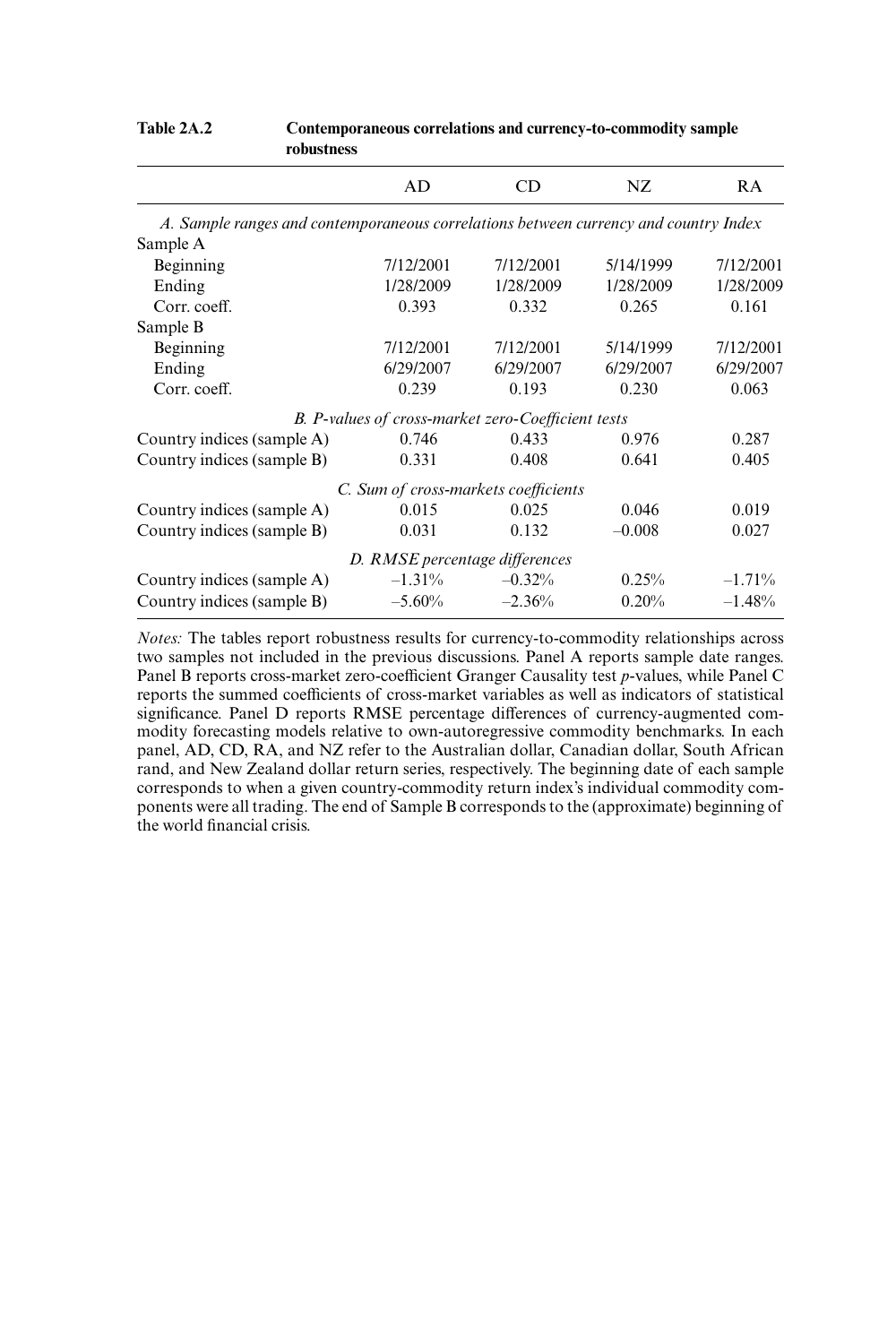Table 2A.3 Commodity-to-currency sample robustness

|                          | onmourcy to currency sumple robustness             |                                |           |           |  |  |  |
|--------------------------|----------------------------------------------------|--------------------------------|-----------|-----------|--|--|--|
|                          | AD                                                 | CD                             | NZ.       | RA        |  |  |  |
|                          |                                                    | A. Sample Date Ranges          |           |           |  |  |  |
| Sample A                 |                                                    |                                |           |           |  |  |  |
| Beginning                | 7/12/2001                                          | 7/12/2001                      | 5/14/1999 | 7/12/2001 |  |  |  |
| Ending                   | 1/28/2009                                          | 1/28/2009                      | 1/28/2009 | 1/28/2009 |  |  |  |
| Sample B                 |                                                    |                                |           |           |  |  |  |
| Beginning                | 7/12/2001                                          | 7/12/2001                      | 5/14/1999 | 7/12/2001 |  |  |  |
| Ending                   | 6/29/2007                                          | 6/29/2007                      | 6/29/2007 | 6/29/2007 |  |  |  |
|                          | B. P-values of Cross-market Zero-Coefficient Tests |                                |           |           |  |  |  |
| Country index (sample A) | 0.038                                              | 0.019                          | 0.891     | 0.956     |  |  |  |
| Country index (sample B) | 0.118                                              | 0.603                          | 0.841     | 0.932     |  |  |  |
|                          | C. Sum of cross-markets coefficients               |                                |           |           |  |  |  |
| Country index (sample A) | $0.148**$                                          | 0.083                          | $-0.051$  | 0.029     |  |  |  |
| Country index (sample B) | 0.083                                              | 0.020                          | $-0.092$  | $-0.011$  |  |  |  |
|                          |                                                    | D. RMSE percentage differences |           |           |  |  |  |
| Country index (sample A) | $-0.33%$                                           | 0.17%                          | 0.68%     | $0.44\%$  |  |  |  |
| Country index (sample B) | 1.66%                                              | 0.86%                          | 0.80%     | 0.40%     |  |  |  |
|                          |                                                    |                                |           |           |  |  |  |

*Notes:* The tables report robustness results for commodity-to-currency relationships across two samples not included in the previous discussions. Panel A reports sample date ranges. Panel B reports cross- market zero- coefficient Granger Causality test *p*- values, while Panel C reports the summed coefficients of cross- market variables as well as indicators of statistical significance. Panel D reports RMSE percentage differences of commodity-augmented currency forecasting models relative to own- autoregressive currency benchmarks. In each panel, AD, CD, RA, and NZ refer to the Australian dollar, Canadian dollar, South African rand, and New Zealand dollar return series, respectively. The beginning date of each sample corresponds to when a given country- commodity return index's individual commodity components were all trading. The end of Sample B corresponds to the (approximate) beginning of the world financial crisis.

∗∗∗Signifi cant at the 1 percent level.

∗∗Signifi cant at the 5 percent level.

# **References**

- Bessembinder, H., and K. Chan. 1992. Time- varying risk premia and forecastable returns in futures markets. *Journal of Financial Economics* 32 (2): 169–94.
- Bessler, D. A., and T. Covey. 1991. Cointegration: Some results on U.S. cattle prices. *Journal of Futures Markets* 11 (4): 461–74.
- Blanch, F. 2008. Insight: Commodities rally driven by fundamentals, not speculators. *Financial Times,* June 24. Available at: http://www.ft.com.
- Campbell, J. Y., and R. J. Shiller. 1987. Cointegration and tests of present value models. *Journal of Political Economy* 95 (5): 1062–88.
- Cashin, P., L. Cespedes, and R. Sahay. 2003. Commodity currencies: Developing countries reliant on commodity exports see the fate of their exchange rates tied to fickle commodity markets. *Finance and Development* 40 (1): 45–8.

Chan, K. 1992. A further analysis of the lead- lag relationship between the cash market and stock index futures market. *Review of Financial Studies* 5:123–52.

Chen, Y. 2004. Exchange rates and fundamentals: Evidence from commodity econo-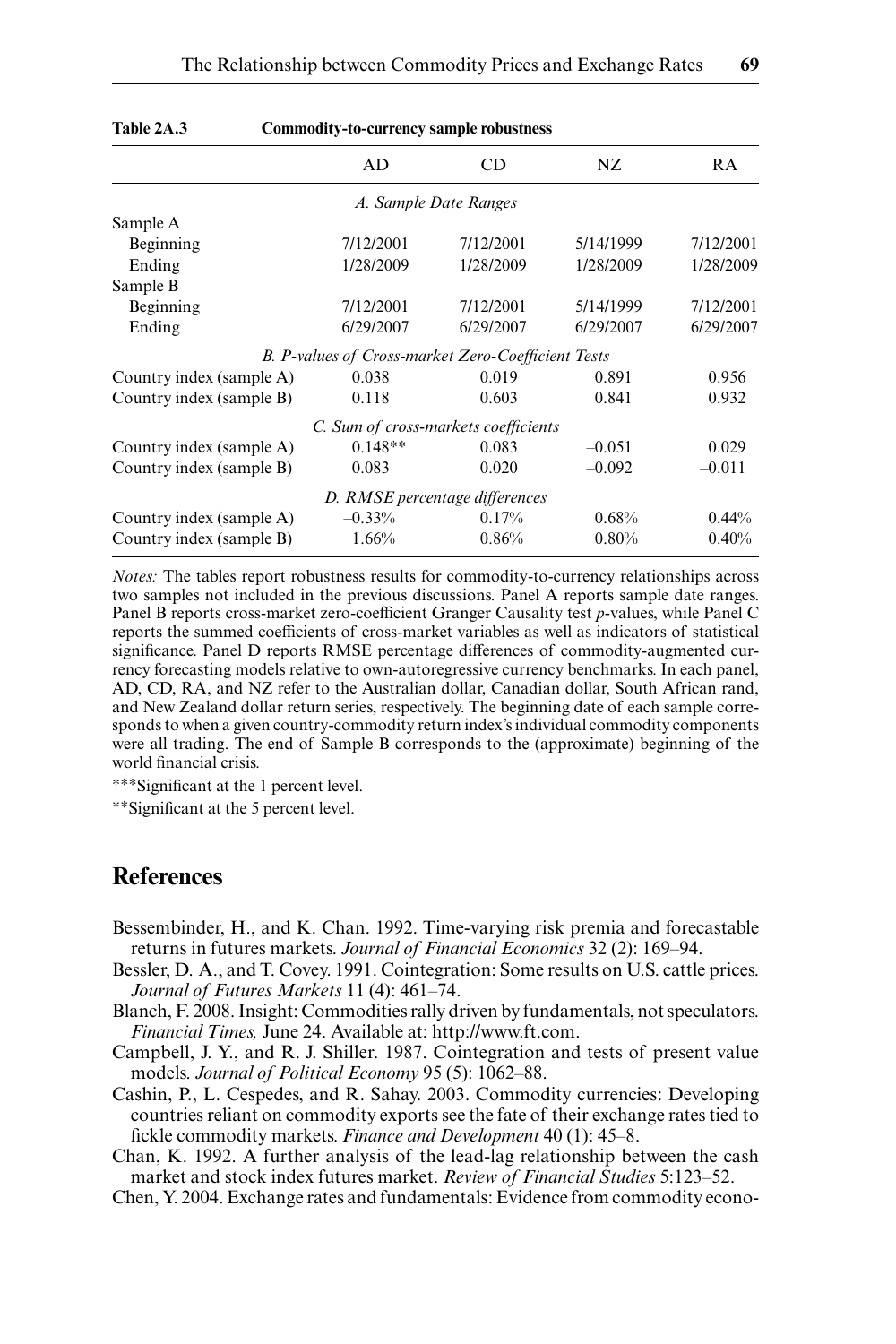mies. Unpublished Working Paper. University of Washington, Department of Economics. Unpublished Working Paper.

- Chen, Y., and K. Rogoff. 2003. Commodity currencies. *Journal of International Economics* 60:133–60.
- Chen, Y., K. Rogoff, and B. Rossi. 2008. Can exchange rates forecast commodity prices? NBER Working Paper no. 13901. Cambridge, MA: National Bureau of Economic Research, March.
- Chinn, M. D., and R. A. Meese. 1995. Banking on currency forecasts: How predictable is change in money? *Journal of International Economics* 38:161–78.
- Engel, C., and K. D. West. 2005. Exchange rates and fundamentals. *Journal of Political Economy* 113:485–517.
- Frankel, J. 2005. How interest rates cast a shadow over oil. *Financial Times,* April 14. Available at: http://www.ft.com.

———. 2006. The effect of monetary policy on real commodity prices. In *Asset prices and monetary policy,* ed. John Campbell, 291–334. Chicago: University of Chicago Press.

- Gardeazabal, J., M. Regulez, and J. Vazquez. 1997. Testing the canonical model of exchange rates with unobservable fundamentals. *International Economic Review* 38:389–404.
- Groen, J. J. J. 2005. Exchange rate predictability and monetary fundamentals in a small multi- country panel. *Journal of Money, Credit, and Banking* 37:495–516.
- Kho, B.-C. 1996. Time-varying risk premia, volatility, and technical trading rule profits: Evidence from foreign currency futures markets. Journal of Financial Eco*nomics* 41:249–90.
- Klaassen, F. 2005. Long swings in exchange rates: Are they really in the data? *Journal of Business and Economic Statistics* 23:87–95.
- Levich, R. M., and L. R. Thomas III. 1993. The significance of technical trading rules in the FX market: A bootstrap approach. *Journal of International Money and Finance* 12:451–74.
- Lien, K. 2008. *Day trading and swing trading the currency market: Technical and fundamental strategies to profi t from market moves* (2nd ed.). Hoboken, NJ: Wiley Trading.
- MacDonald, R., and I. W. Marsh. 1997. On fundamentals and exchange rates: A Casselian perspective. *Review of Economics and Statistics* 79:655–64.
- MacDonald, R., and M. P. Taylor. 1994. The monetary model of exchange rate: Long-run relationships, short-run dynamics and how to beat a random walk. *Journal of International Money and Finance* 13:276–90.
- Mark, N. C. 1995. Exchange rates and fundamentals: Evidence on long-horizon predictability. *American Economic Review* 85:201–18.
- Mark, N. C., and D. Sul. 2001. Nominal exchange rates and monetary-fundamentals: Evidence from a small post- Bretton Woods sample. *Journal of International Economics* 53:29–52.
- Meese, R. A., and K. Rogoff. 1983. Empirical exchange rate models of the seventies: Do they fit out-of-sample? *Journal of International Economics* 14:3–24.
- Pukthuanthong-Le, K., R. M. Levich, and L. R. Thomas III. 2007. Do foreign exchange markets still trend? *Journal of Portfolio Management* 34:114–18.
- Rosenberg, J. V., and L. G. Traub. 2008. *Price discovery in the foreign currency futures and spot market.* Federal Reserve Bank of New York Staff Reports no. 262. New York.
- Schwarz, T. V., and A. C. Szakmary. 1994. Price discovery in petroleum markets: Arbitrage, cointegration, and time interval of analysis. *Journal of Futures Markets* 14:147–67.